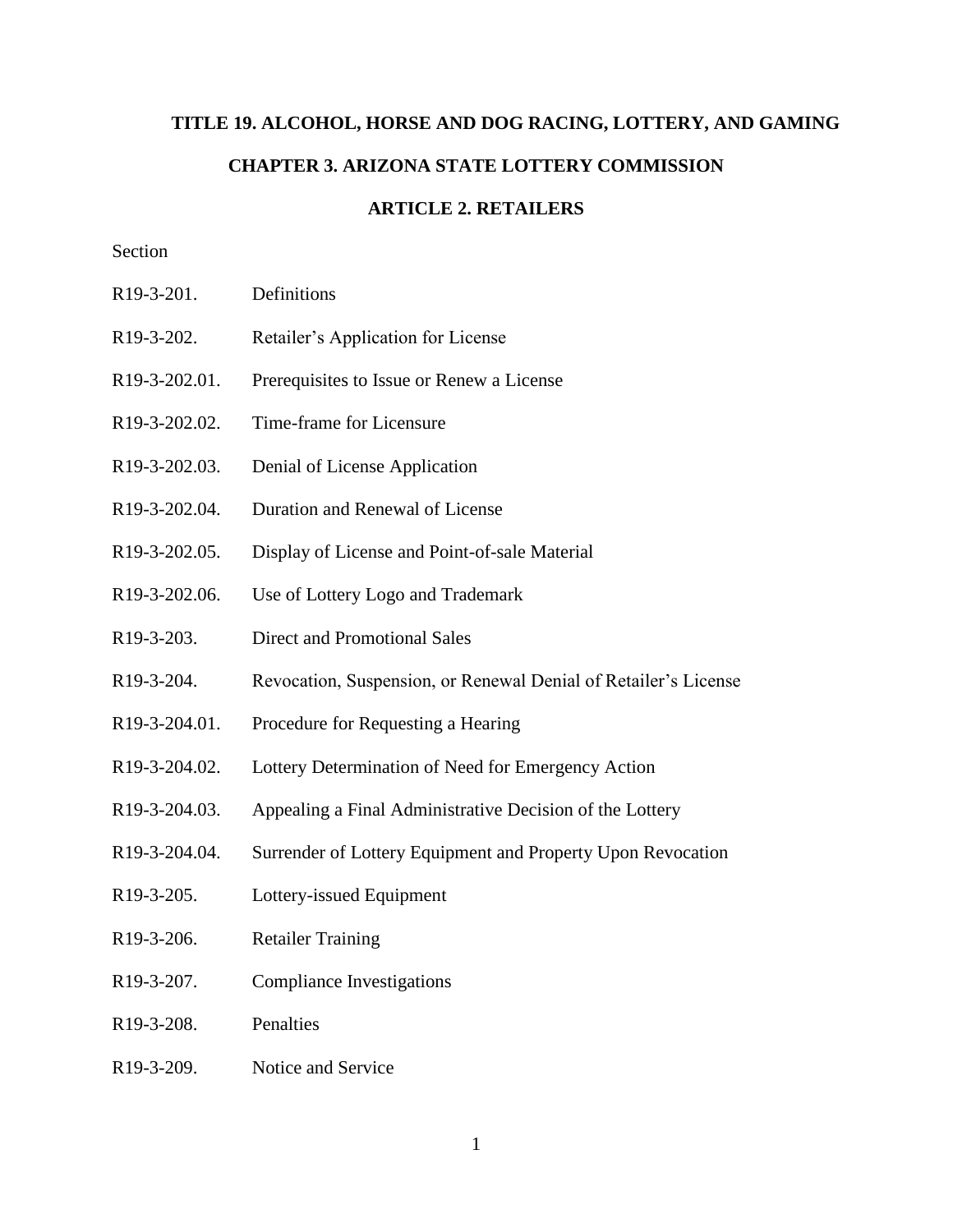| R <sub>19</sub> -3-2 <sub>10</sub> . | <b>Reportable Events</b>                   |
|--------------------------------------|--------------------------------------------|
| R <sub>19</sub> -3-211.              | Change of Ownership or Business Location   |
| R <sub>19</sub> -3-212.              | <b>Retailer Compensation</b>               |
| R <sub>19</sub> -3-213.              | <b>Ticket Sales to Players</b>             |
| R <sub>19</sub> -3-214.              | Payments to Lottery                        |
| R <sub>19</sub> -3-215.              | <b>Prize Validation and Payment</b>        |
| R <sub>19</sub> -3-216.              | Distribution and Return of Instant Tickets |
|                                      |                                            |

R19-3-217. Unaccounted for and Stolen Instant Scratch Tickets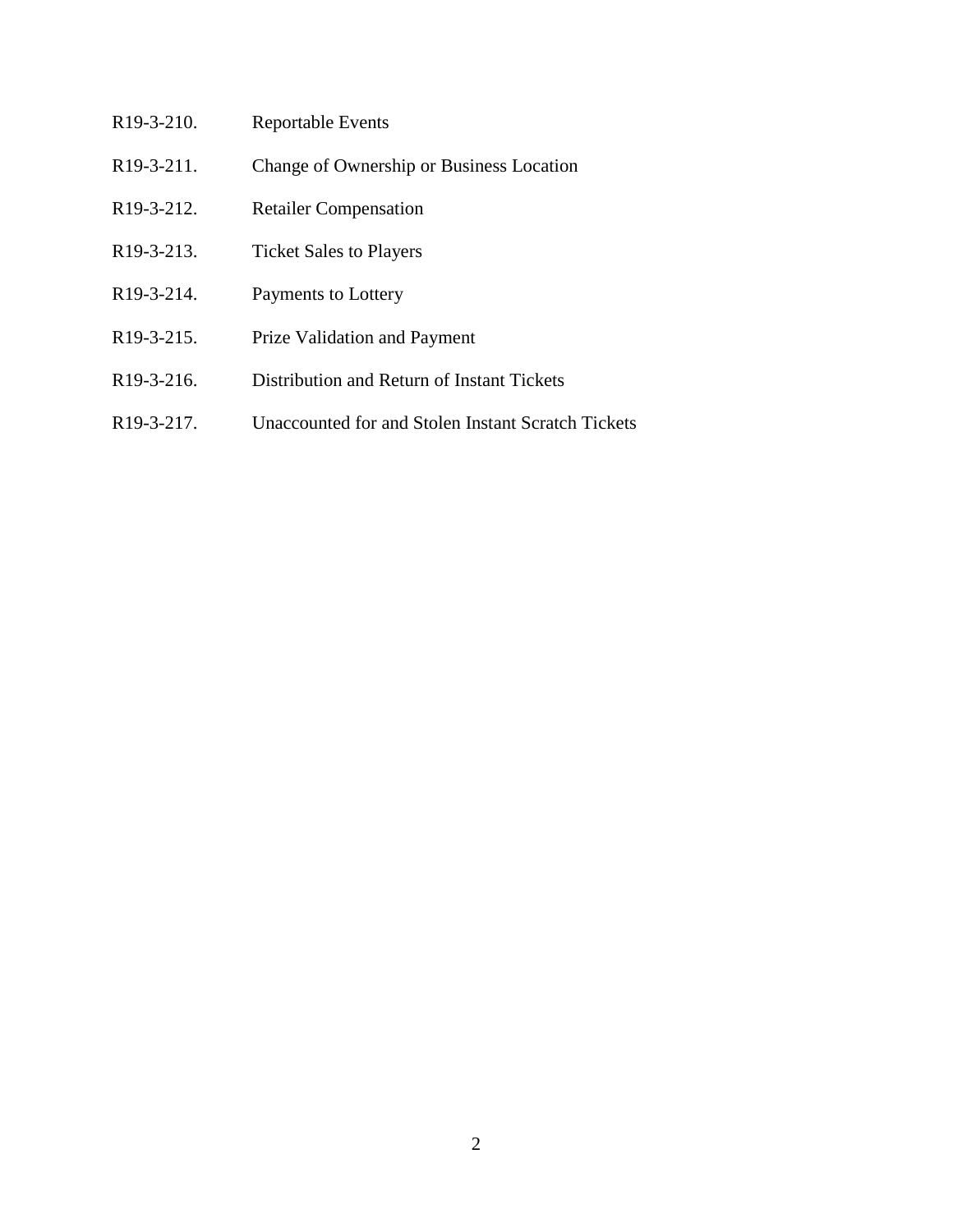## **R19-3-201. Definitions**

In this Article, unless the context otherwise requires:

- 1. "Act" means A.R.S. Title 5, Chapter 5.1, Article 2.
- 2. "Activated" means the process taken by retailers to make a pack of instant scratch tickets valid for sale to the general public.
- 3. "Age-restricted retailer" means a licensed provider of sales and redemptions services for Lottery products that also holds a series 06 or 14 liquor license issued by the Arizona Department of Liquor Licenses and Control.
- 4. "Chapter" means Arizona Administrative Code, Title 19, Chapter 3.
- 5. "Charitable Organization" means an organization including not more than one auxiliary, to which the United States Internal Revenue Service has issued a letter of determination of the organization's tax-exempt status, and the organization has operated for charitable purposes in Arizona for at least two years.
- 6. "Controlling agent" means a stockholder, director, officer, managerial employee, or other person directly or indirectly controlling or operating the retailer's business.
- 7. "Controlling person" means a person at least 21 years of age accountable for the Lottery license.
- 8. "Corporate account retailer" means a group of stores in a retail chain utilizing one central bank account.
- 9. "Flare" means the board or placard that accompanies each package of instant tab tickets and that has printed on or affixed to it the following information:
	- a. Game name,
	- b. Serial number,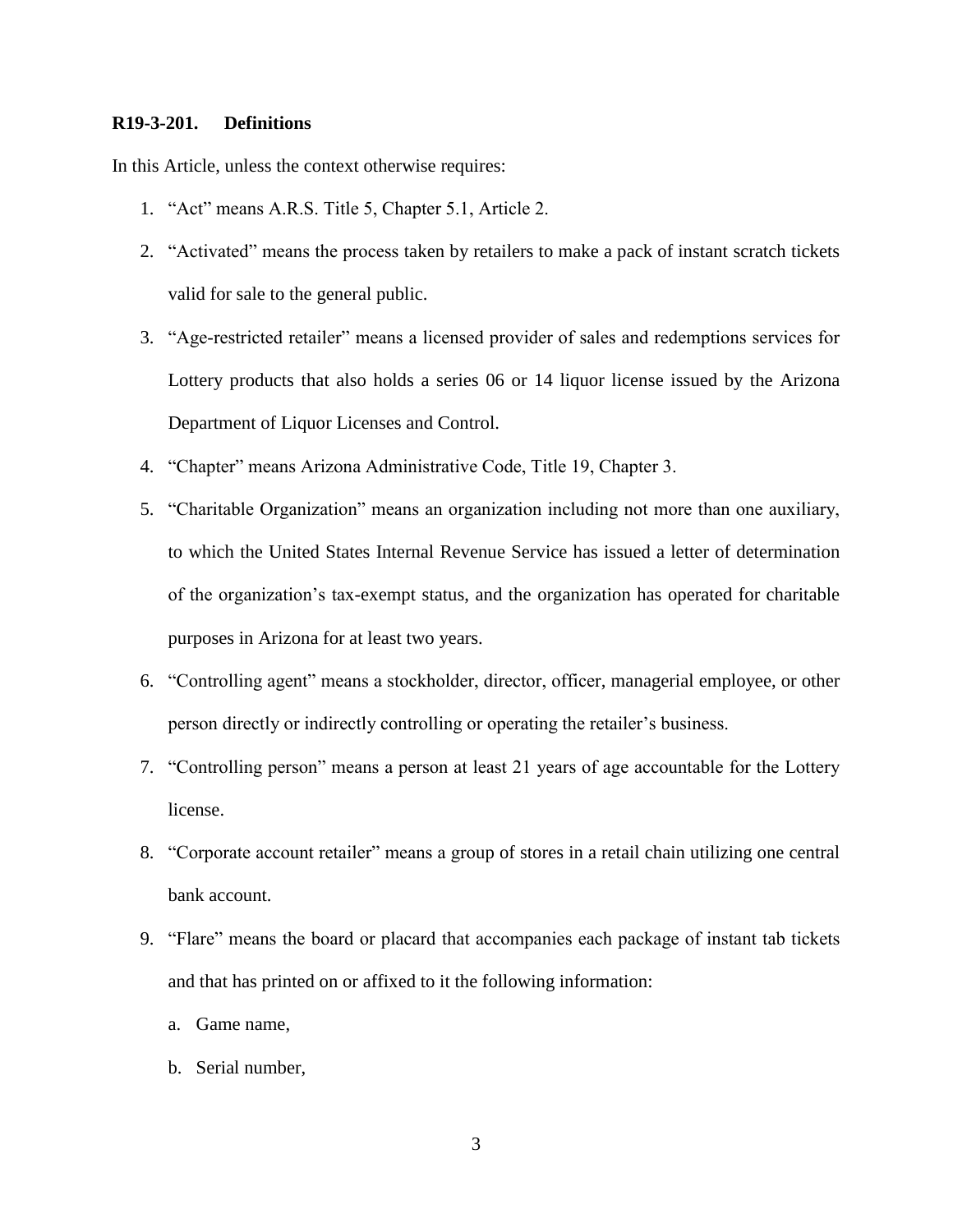- c. Ticket count,
- d. Prize structure, and
- e. Cost per play.
- 10. "Instant scratch ticket" means an instant game ticket where the protective covering is made of latex or another substance that is scratched off.
- 11. "Instant tab ticket" means an instant game ticket where the protective covering is a perforated paper tab that is opened. Instant tab ticket is the brand name for Arizona Lottery pull tabs.
- 12. "License" means:
	- a. "Full product license" means a license to sell the products authorized by the Lottery.
	- b. "Charitable organization license" means a license issued to a qualified charitable organization to sell only instant tab tickets.
	- c. "Instant tab license" means a license to sell only instant tab tickets.
	- d. "Limited license" means a license issued by the Lottery that restricts the duration of the license, the type of Lottery products sold, methods of selling, methods of validating Lottery products, or the type of applicant that qualifies for a Lottery license.
- 13. "Local premise manager" means a person who resides in Arizona that manages or is responsible for the operation of a premise or a number of premises.
- 14. "Minor" means an individual under the age of 18.
- 15. "On-line ticket" means a ticket purchased through a network of Lottery-authorized equipment linked to a central computer that records the wagers.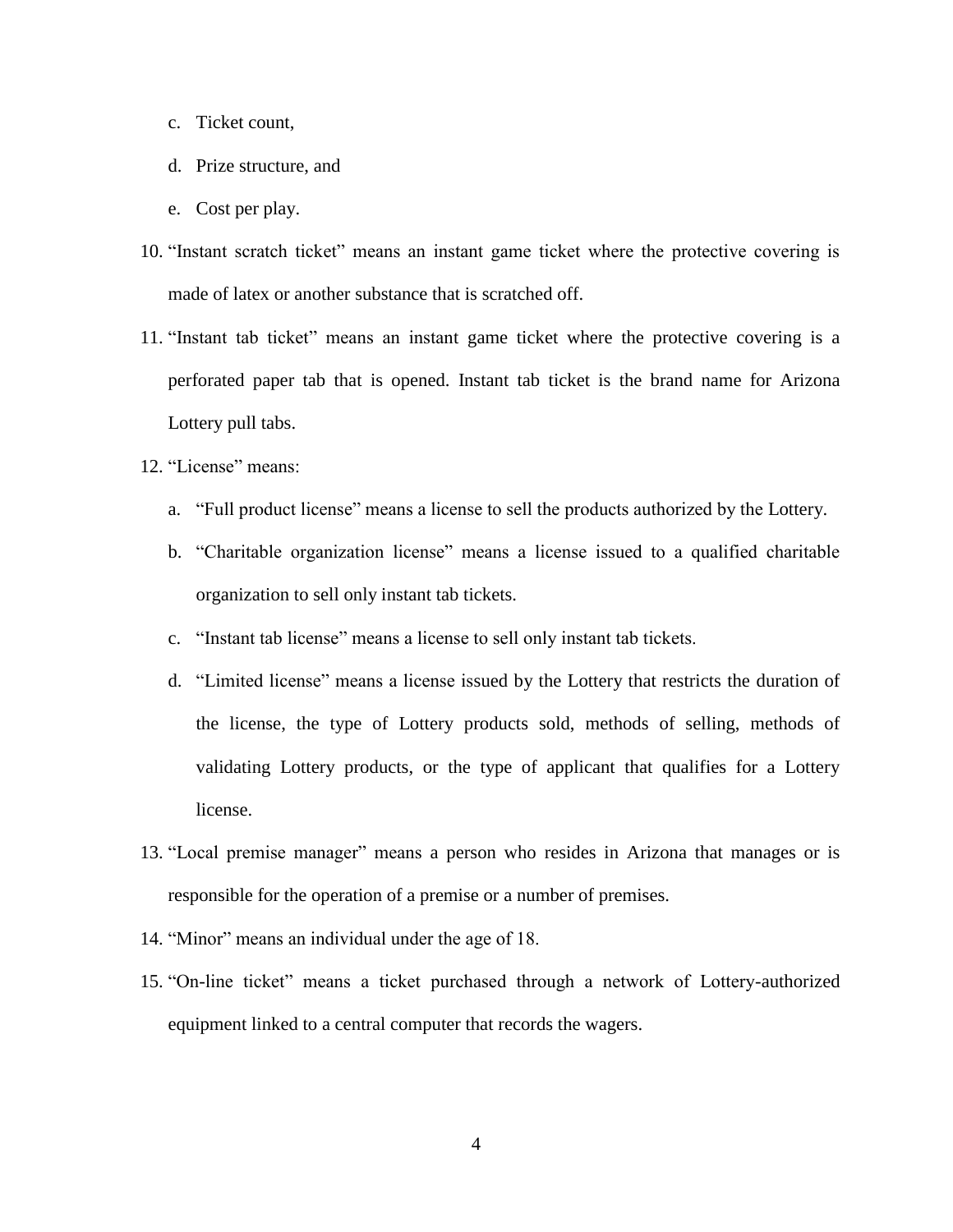- 16. "Partial pack of tickets" means less than a complete pack of consecutively numbered and connected tickets.
- 17. "Premise manager" means the contact representative for a specific premise of a business or charitable organization.
- 18. "Pull tab" means an instant game ticket where the protective covering is a perforated paper tab that is opened to reveal the predetermined winning and non-winning symbols.
- 19. "Raffle" means the selling of numbered tickets, where each ticket has an equal chance of winning a prize in a random drawing held after the completion of all ticket sales.
- 20. "Retailer" means a licensed provider of sales and redemptions services for Lottery products. A retailer may hold a full product license, a charitable organization license, an instant tab license, a limited license, or a combination of licenses.
- 21. "Retailer bonus" means a sum of money credited to the retailer in addition to the retailer commission for specific actions or efforts in selling or validating Lottery products.
- 22. "Retailer commission" means a retailer incentive designed to maximize the sale of Lottery products by establishing a specific percent of the sales price of each ticket sold as payment for services in selling Lottery tickets.
- 23. "Retailer compensation" means all types of cash and noncash compensation to the retailer for selling Lottery tickets.
- 24. "Retailer compensation profile" means the written document in which the Lottery Commission authorizes the Director to issue an order that contains all the fundamentals required by these rules for retailer compensation including commission, bonus, and incentive compensation to be credited to Lottery retailers.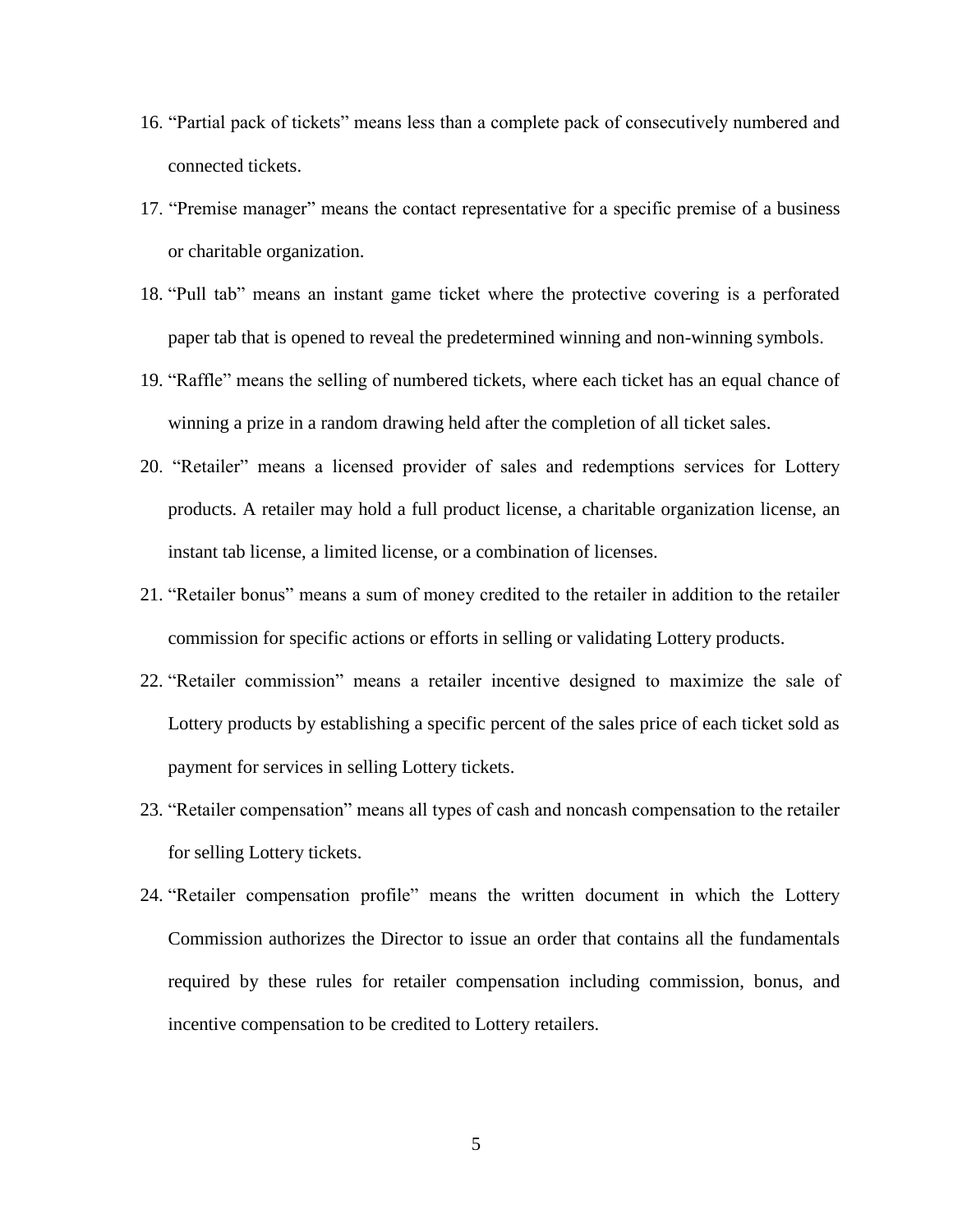- 25. "Retailer incentive" means cash and non-cash methods to motivate action by the Lottery retailer to stimulate sales.
- 26. "Sales benchmark" means sales objectives established by the Lottery based upon previous performance.
- 27. "Ticket" means one or more Lottery game plays.
- 28. "Validation" means confirmation of a winning Lottery ticket.

### **R19-3-202. Retailer's Application for License**

All applicants shall provide the Director with the following to apply for a license to sell Lottery tickets:

- 1. A verified application on forms prescribed by the Director containing the following information:
	- a. The applicant's name, and if different, the trade name of the business premise, address of the physical location of the place of business, the mailing address if different, and phone number;
	- b. The applicant's current transaction privilege tax license number issued under A.R.S. § 42-5005 and federal taxpayer identification number issued by the Internal Revenue Service and recorded on Form W-9;
	- c. Certification that access to the applicant's business complies with the Americans with Disabilities Act;
	- d. Marketing and sales information on the forms provided by the Lottery. The information required includes the number of cash registers, hours of operation, products presently offered for sale, and the approximate daily volume of customers entering the place of business;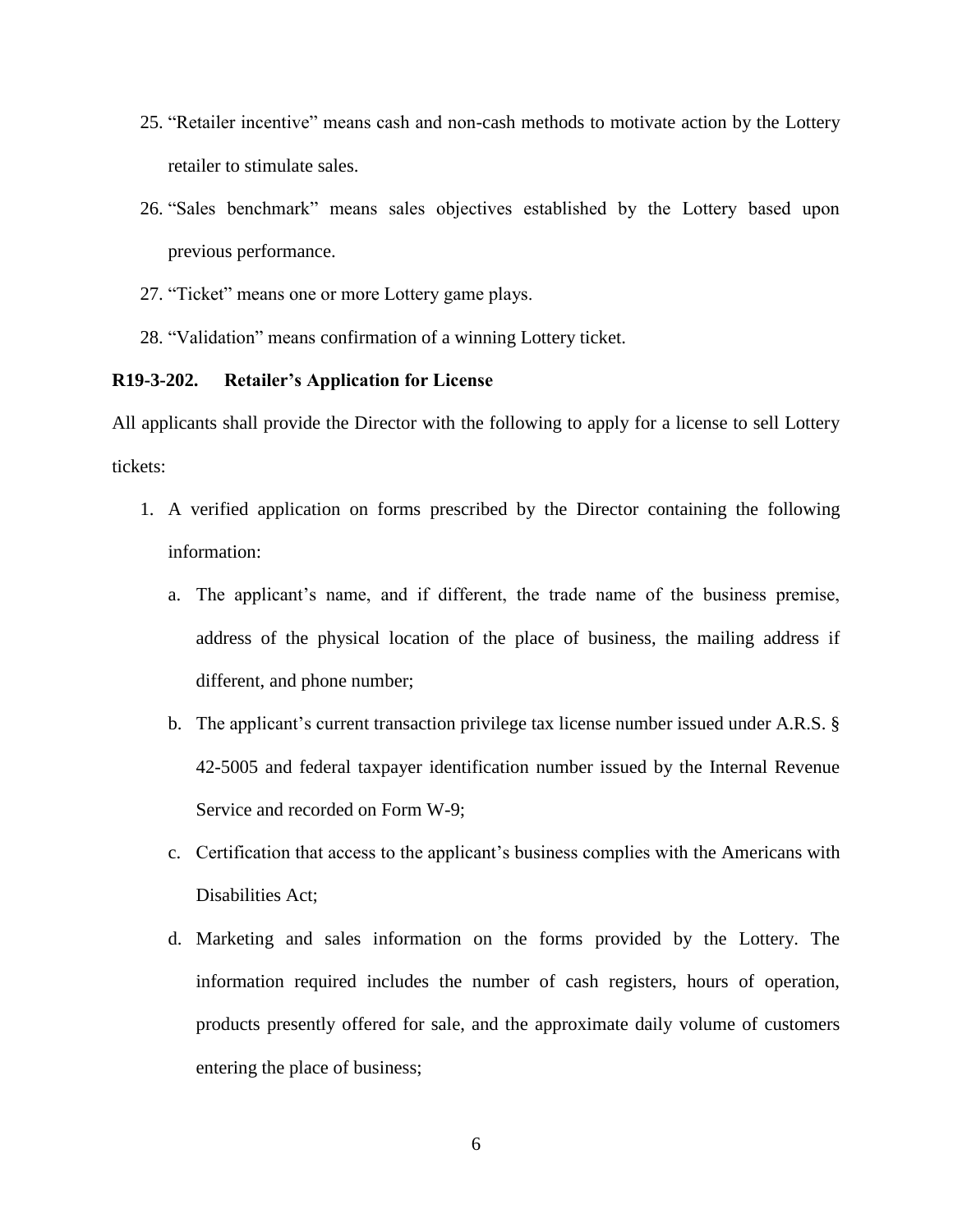- e. Evidence the applicant operates a business with other products or services unrelated to lottery products or services concerning lotteries;
- f. Financial relationship and any outstanding debt owed to the state of Arizona, any of its political subdivisions, or the United States government;
- g. Evidence the applicant for a license other than a charitable organization license is financially solvent. The evidence may include either of the following:
	- i. Evidence the applicant has established business credit, has a record of meeting its business debts as they became due for the three years immediately preceding the date of application, and does not have outstanding legal actions, judgments, or tax liens; or
	- ii. Personal guarantee, in writing, of applicant's Lottery account signed by a guarantor and the guarantor's spouse, if community property is being used to guarantee the account, or by the guarantor only, if guarantor provides proof that the guarantee is based on sole and separate property.
- h. An Electronic Funds Transfer Authorization agreement showing a valid bank account number for the full product applicant from which the Lottery will withdraw any amounts due.
- i. Proof of identification.
- 2. If the applicant does business as a sole proprietorship or partnership:
	- a. The name, home address, and home phone number of each owner or partner, including spouse if community property owner, unless applicant provides proof that the business is sole property separate from the community; and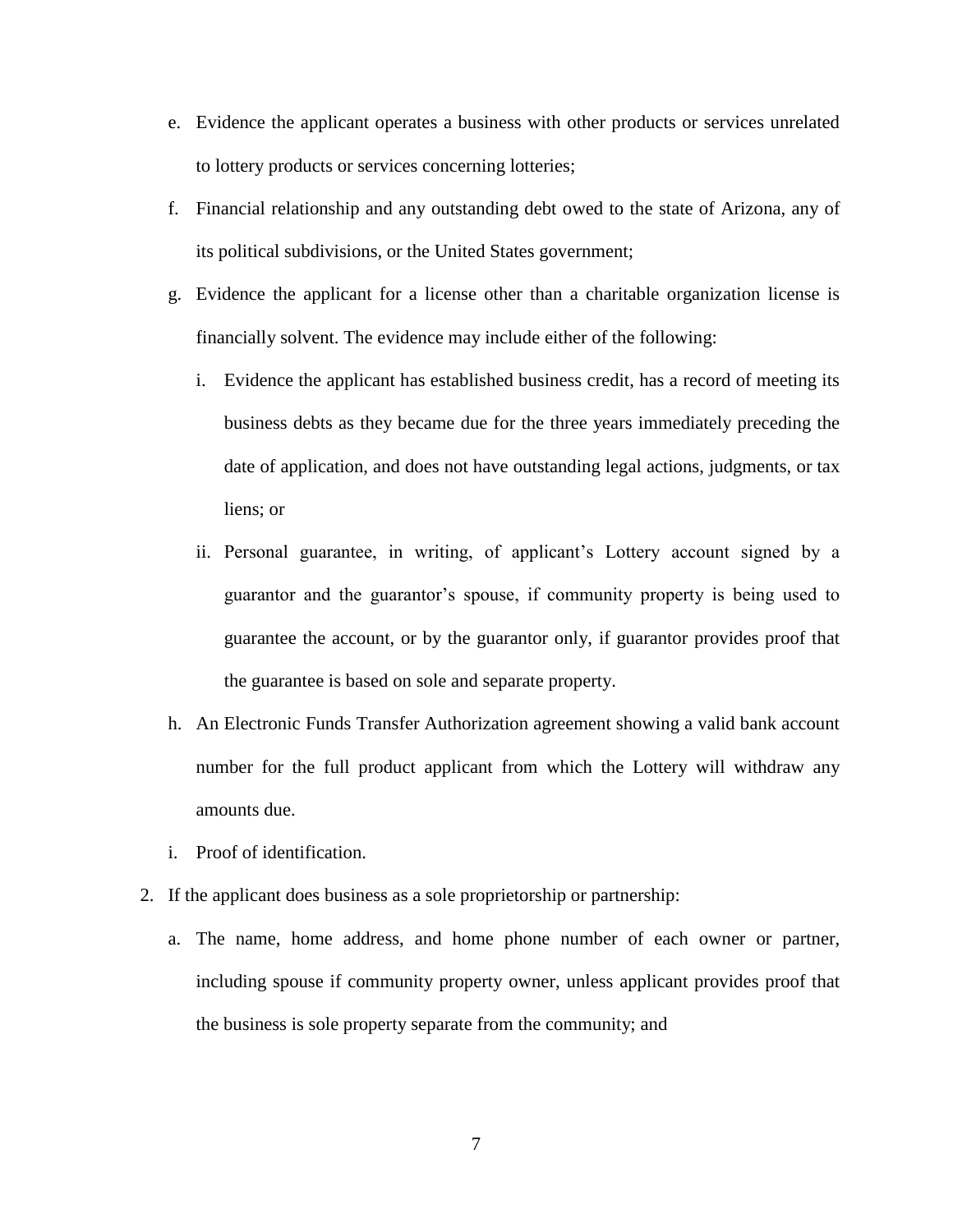- b. Written authorization and tax identification number for the business entity and Social Security number of each applicant in order to obtain a credit check from a credit reporting agency.
- 3. If the applicant does business as a limited liability partnership ("LLP") or a limited liability company ("LLC"):
	- a. The name, home address, and home phone number of each partner or member, or the local premise manager if the partners or members are out of state; and
	- b. Written authorization and a tax identification number to perform a credit check.
- 4. If the applicant does business as a corporation:
	- a. The name, corporate address, and corporate phone number of each officer and director, and the name, home address and home phone number of the responsible local premise manager who is the contact representative for the applicant's corporate location in Arizona; and
	- b. Written authorization and a tax identification number to perform a credit check.
- 5. If the applicant does business as a charitable organization:
	- a. A copy of the organization charter or formation, documentation of current membership status in the organization, and if applicable, the authorization of the auxiliary;
	- b. The name, home address, and home phone number of each officer and local premise manager, or if an auxiliary, of each officer and local premise manager of the auxiliary;
	- c. A letter of determination issued in the organization's name by the United States Internal Revenue Service verifying the organization's tax-exempt status; and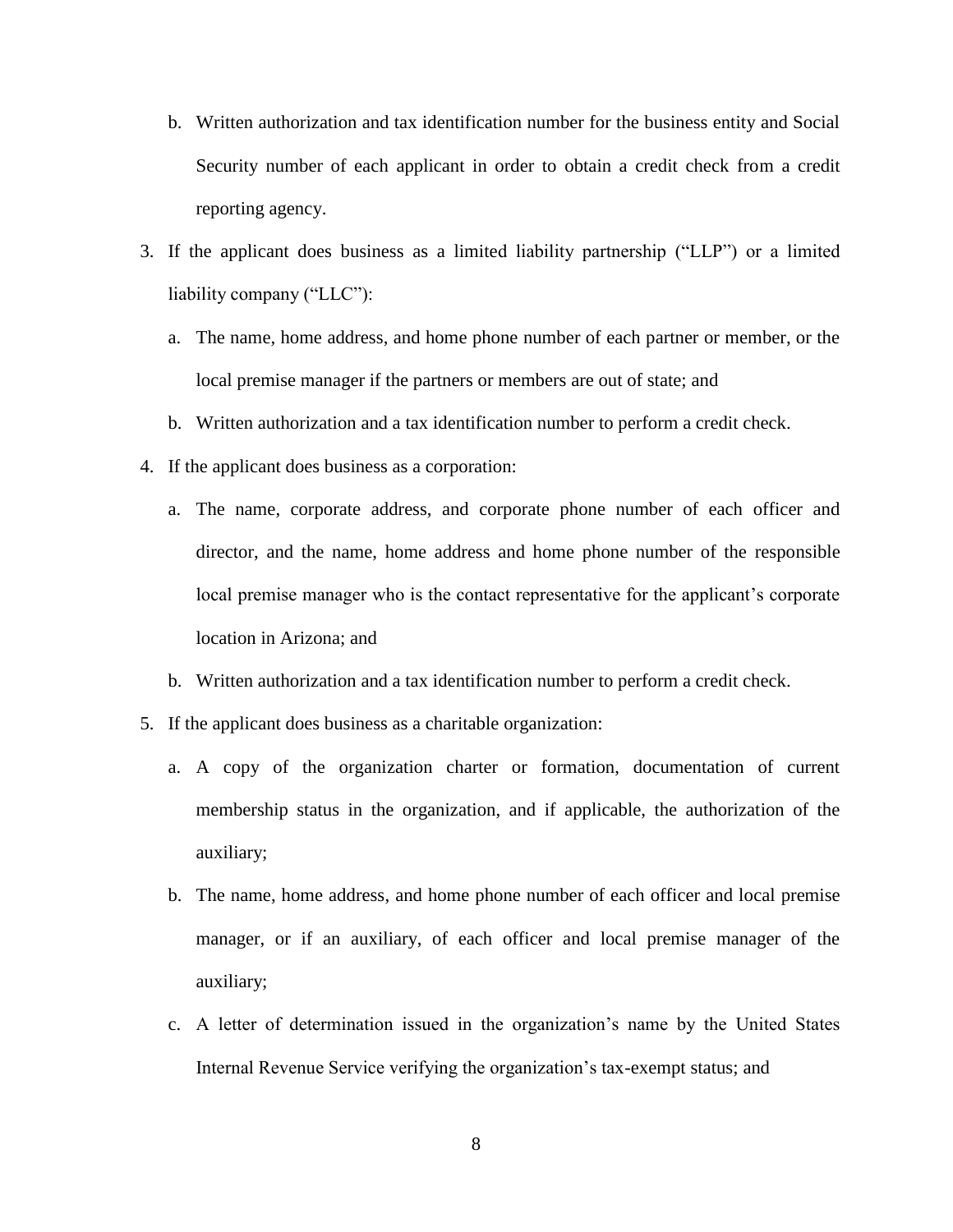- d. Evidence the charitable organization has maintained a premise within the state of Arizona for the two years immediately preceding the date of application.
- 6. If the Lottery licenses an applicant under subsection  $(1)(g)(ii)$ , the guarantor shall provide a written authorization to perform a credit check. If the guarantee is based on community property, the guarantor and guarantor's spouse shall provide written authorization for the Lottery to perform a credit check.
- 7. An application fee of \$45.00, or if the applicant does business as a corporation, limited liability company, limited liability partnership, or partnership, an application fee of \$67 which includes a credit check fee.
- 8. If the applicant is a business with more than one currently licensed location, the application fee for the new location shall be pro-rated at \$1.25 per month from the application date until the date the other licenses are due for renewal under R19-3-  $202.04(B)(3)$ .
- 9. If the applicant's personal information shows no history through a public records criminal background check, the Lottery may require a completed authorized fingerprint card and fee per A.R.S. § 41-1750(G)(2) and (J).

### **R19-3-202.01. Prerequisites to Issue or Renew a License**

**A.** Evidence the applicant is of good character and reputation. The Lottery may find that a person lacks good character and reputation if it determines the person has committed any act which, if committed by a licensed retailer, would be grounds for suspension or revocation of a license granted by the state of Arizona.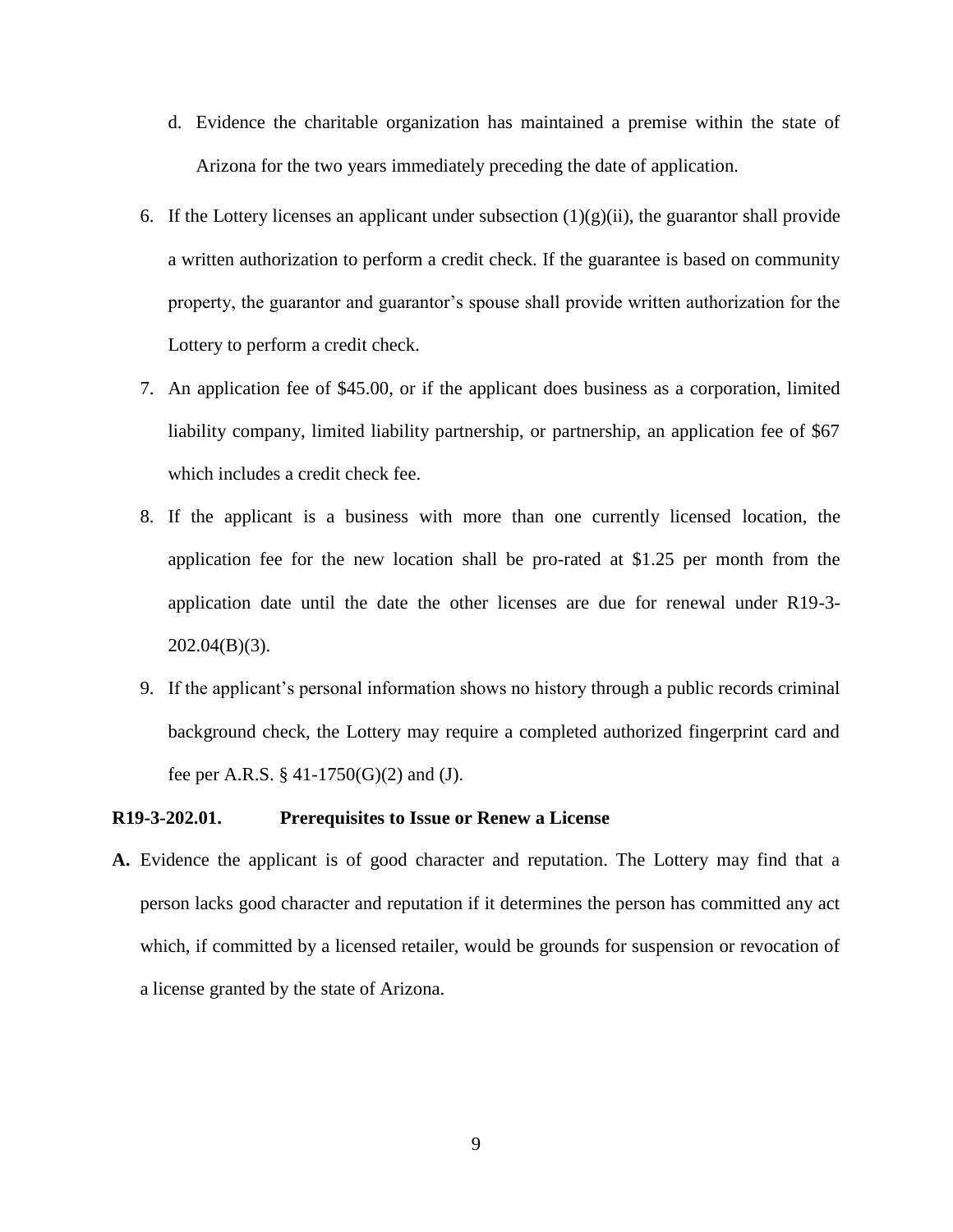- **B.** An applicant, a director or officer of a corporation, partner, or member of a limited liability company, or charitable organization shall not have had a business license required by statute in Arizona or any other state suspended or revoked within the last 12 months.
- **C.** An applicant, a director or officer of a corporation, partner, or member of a limited liability company, or charitable organization shall not have had a Lottery license denied or revoked at the address and location of the applicant's place of business for reasons other than noncompliance with the Americans with Disabilities Act, and shall not have sold Lottery products without being licensed within one year of the person's date of application.
- **D.** An applicant for a license other than an instant tab license or charitable organization license shall have demonstrated financial solvency based on the information obtained through the application, credit check, or pending litigation, if any, or tax liens, if any.
- **E.** An applicant shall be one of the following to fulfill residency requirements:
	- 1. A resident of Arizona;
	- 2. A corporation incorporated in Arizona or authorized to do business in Arizona;
	- 3. A limited liability company authorized to do business in Arizona in which a member or manager resides in Arizona, or if none of the members or managers resides in Arizona, the applicant shall provide a personal guarantor who is an Arizona resident;
	- 4. A partnership in which at least one of the general partners resides in Arizona;
	- 5. A limited liability partnership in which at least one of the partners resides in Arizona; or
	- 6. A charitable organization authorized to do business in Arizona.
- **F.** As a condition of licensure, each retailer shall agree to release, indemnify, defend, and hold harmless, the Lottery, its commissioners, officers, and employees, from and against any and all liability, damage, cost, claim, loss, or expense, including, without limitation, reasonable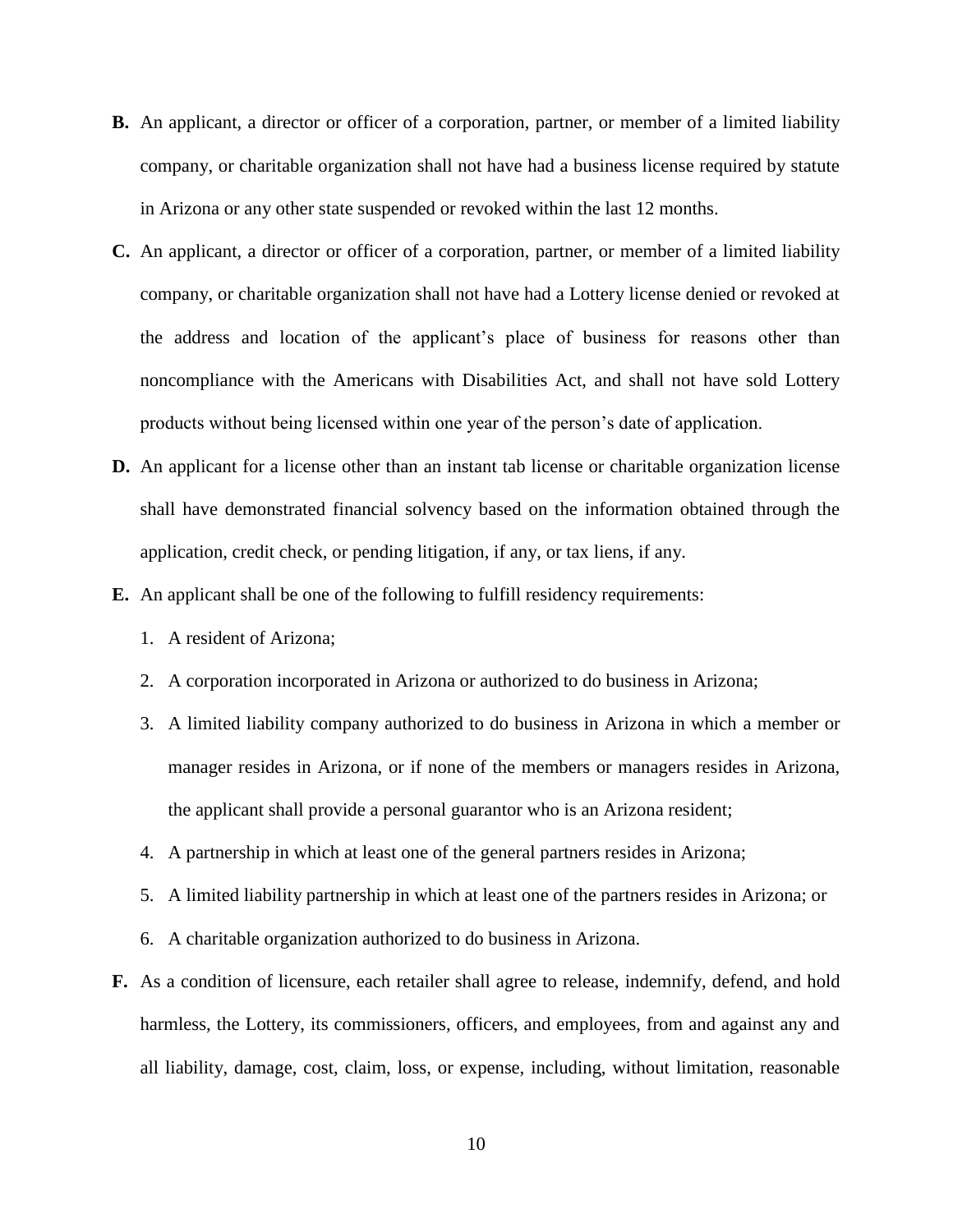attorney's fees and disbursements, resulting from or arising by reason of loss of use, temporary or permanent cessation of Lottery equipment, or terminal operations. This should not be construed in any way to affect the rights of the retailer to recover for losses caused by any third party.

## **R19-3-202.02. Time-frame for Licensure**

- **A.** For the purpose of A.R.S. §§ 41-1072 through 41-1079, the Director establishes the timeframes for a license to sell Lottery tickets:
	- 1. Administrative completeness review time-frame: 15 days.
	- 2. Substantive review time-frame: 75 days.
	- 3. Overall time-frame: 90 days.
- **B.** The Director shall finish an administrative completeness review within 15 days from the date of receipt of the application and fees prescribed in R19-3-202.
	- 1. The Director shall issue a notice of administrative completeness to the applicant if no deficiencies are found in the application.
	- 2. If the application is incomplete or the fee is not submitted, the Director shall provide the applicant with a written notice that includes a comprehensive list of the missing or deficient information.
	- 3. The 15-day time-frame for the administrative completeness review is suspended from the date the notice of incompleteness is sent until the applicant provides the Director with all missing information.
	- 4. If the Director does not provide the applicant with notice regarding administrative completeness, the application shall be deemed complete 15 days after receipt by the Director.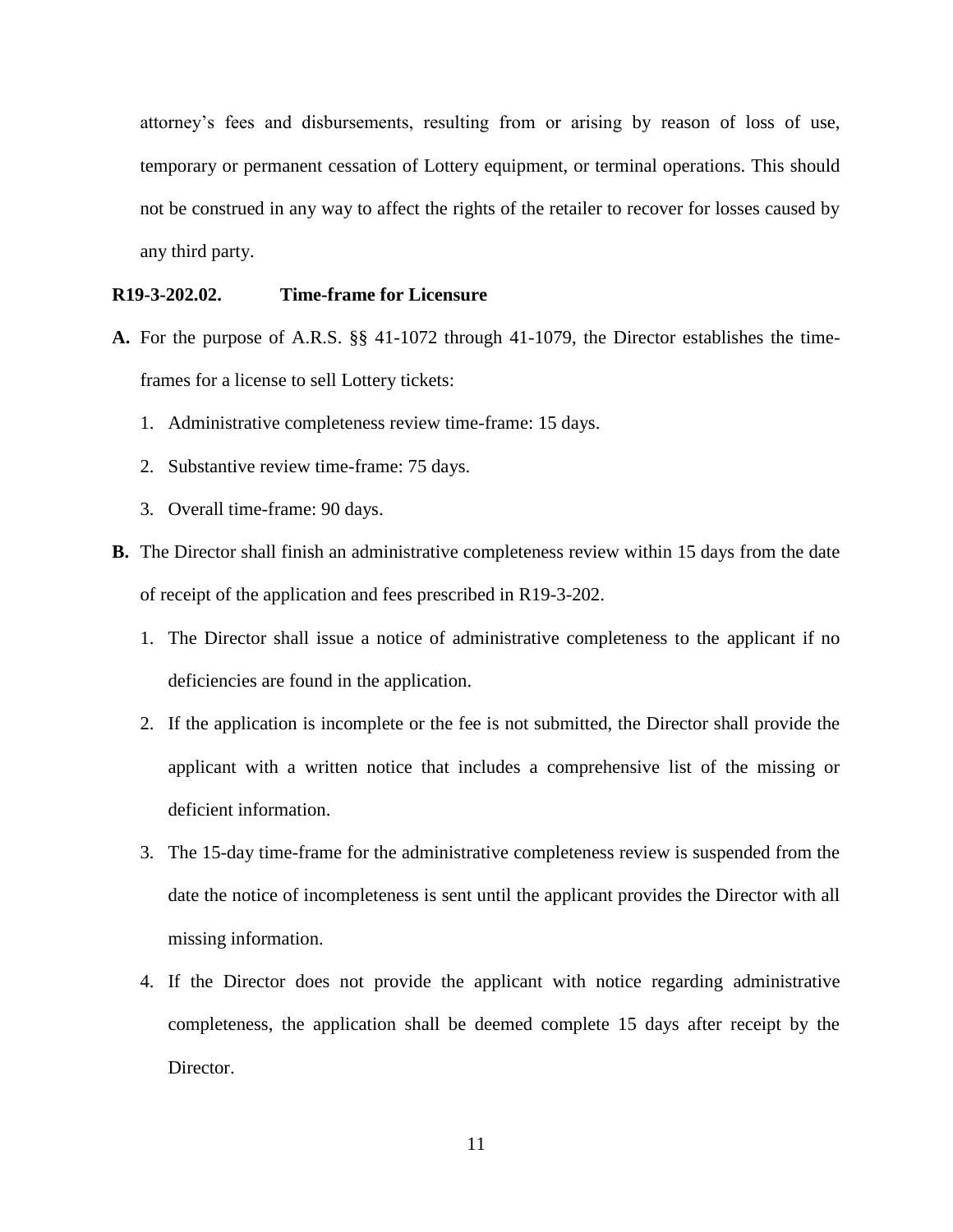- **C.** An applicant shall respond to a request for missing information within 20 days of notice of incompleteness.
- **D.** If an applicant fails to submit a complete application within the time allowed, the Director may close the applicant's file. An applicant whose file is closed and who later wishes to obtain a license shall apply again according to R19-3-202.
- **E.** From the date on which the administrative completeness review of an application is finished, the Director shall complete a substantive review of the applicant's qualifications in no more than 75 days.
	- 1. If an applicant is found to be ineligible, the Director shall issue a written notice of denial to the applicant.
	- 2. If an applicant is found to be eligible for a license, the Director shall issue a license to the applicant permitting the applicant to engage in business as a retailer under the terms of this Chapter.
	- 3. If the Director finds deficiencies during the substantive review of an application, the Director shall issue a written request to the applicant for additional information.
	- 4. The 75-day time-frame for substantive review is suspended from the date of a written request for additional information until the date that all information is received.
	- 5. If the applicant and the Director mutually agree in writing, the 75-day substantive review time-frame may be extended once for no more than 18 days.
- **F.** If the Director does not provide the applicant with written notice granting or denying a license within the overall time-frame, the Director shall refund the applicant's application fee within 30 days after the expiration of the overall time-frame or the time-frame extension.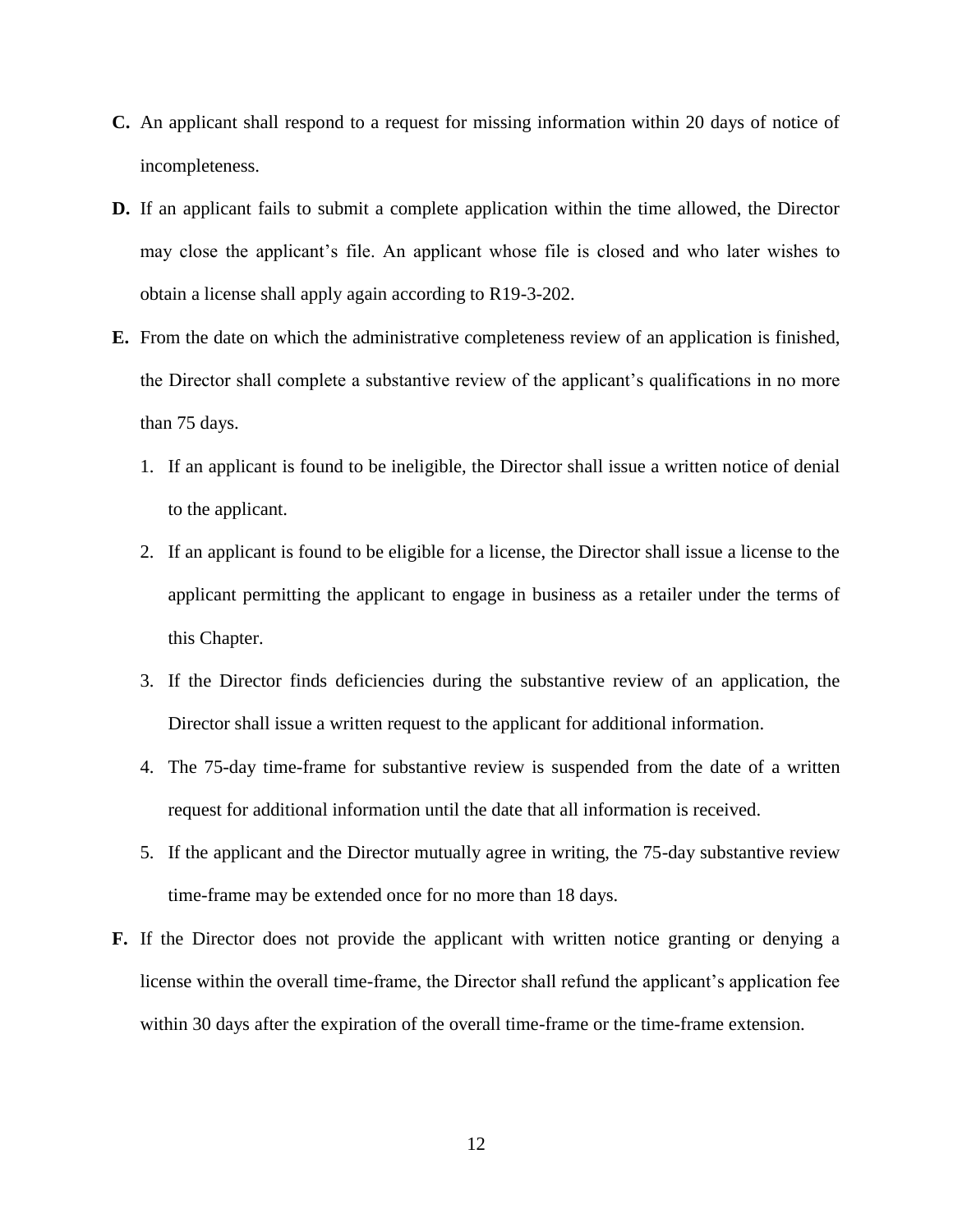### **R19-3-202.03. Denial of License Application**

The Lottery shall not issue a license to an applicant if any of the following applies:

- 1. The applicant is a minor, a partnership or LLP in which one of the partners is a minor, an LLC in which one of the members or managers is a minor, or a corporation in which a corporate officer, director, or manager of Lottery sales is a minor;
- 2. The organization is an adult-oriented business as defined in A.R.S. § 13-1422 or displays sexually explicit material in violation of A.R.S. § 13-3507;
- 3. The applicant has sold a Lottery product without a license, or operated gaming machines or equipment that are required to be licensed, without a license; or
- 4. The applicant fails to have a controlling person at least 21 years of age; or
- 5. The organization is an age-restricted business that does not have a valid series 06 or 14 liquor license issued by the Arizona Department of Liquor Licenses and Control.

#### **R19-3-202.04. Duration and Renewal of License**

- **A.** A license issued under this Chapter shall expire three years from the license issuance date by operation of law.
- **B.** A retailer may renew a license to sell Lottery tickets by submitting to the Director a verified application for license renewal on forms prescribed by the Director containing the information required in R19-3-202 and R19-3-202.01. By filing an application for renewal, a retailer holding a full product license or limited license authorizes the Lottery to collect a \$45.00 renewal fee by an electronic transfer of funds from the bank account from which the Lottery regularly bills the retailer. A retailer holding a charitable organization license or instant tab license shall submit cash, check, or a money order for \$45 with its renewal application.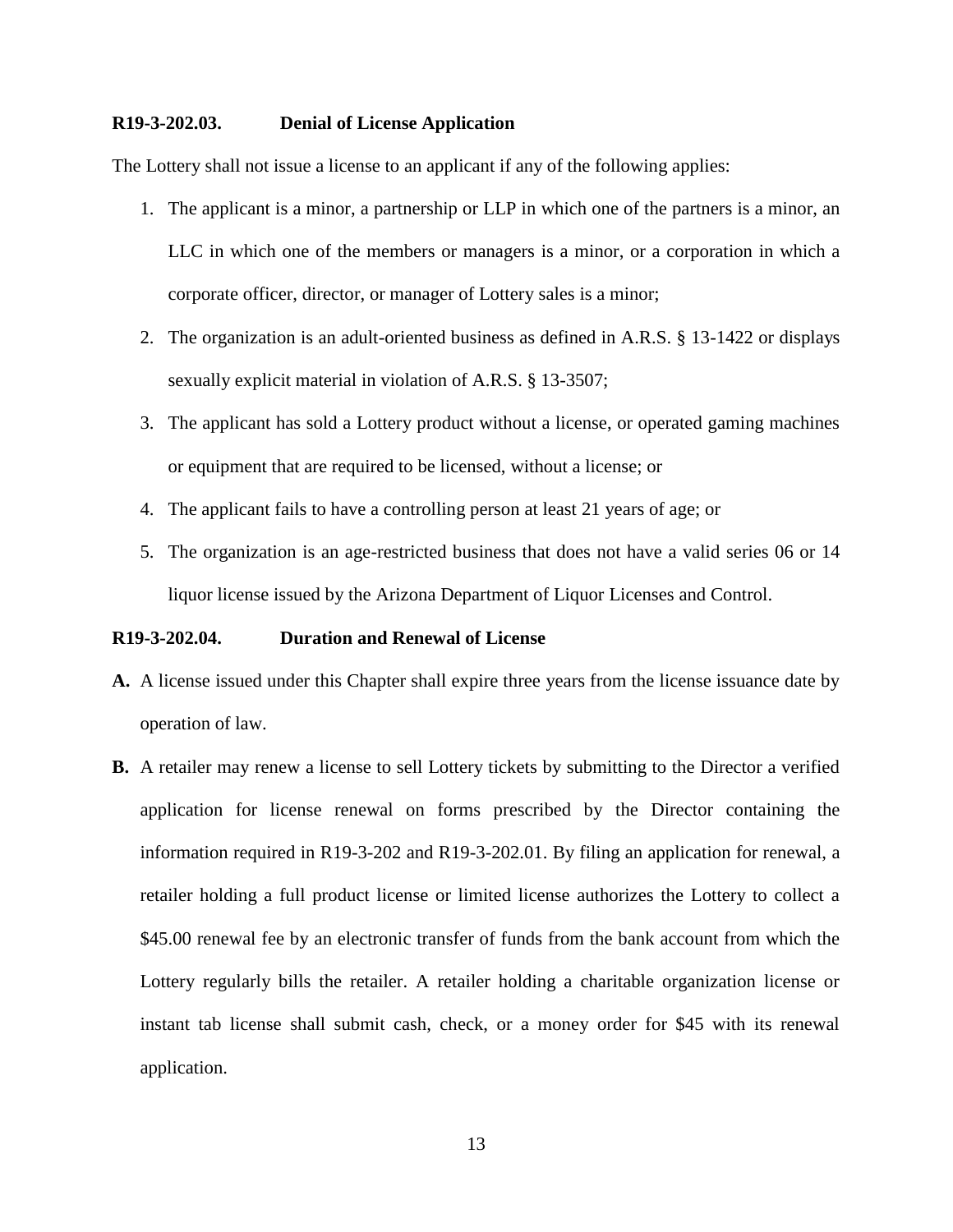- 1. An application for renewal of a Lottery license received by the Director or deposited in the United States mail postage prepaid on or before the renewal date shall authorize the retailer to continue to operate until actual issuance of the renewal license.
- 2. The Director may refuse to renew a license according to the provisions of R19-3-204.
- 3. A retailer holding more than one license may elect to renew all licenses on the same date. If more than one license is renewed under this subsection, the application fee shall be pro-rated at \$1.25 per month from the license expiration date until the next renewal date of the other licenses held by the same retailer.
- **C.** A license issued under this Chapter is subject to termination by the Director according to the provisions of this Chapter.
- **D.** A retailer may voluntarily surrender a license unless an investigation or action has been initiated against the retailer.
- **E.** The Lottery may issue a license which is limited with regard to duration, type of products, methods of selling or validating products, or qualification requirements.

#### **R19-3-202.05. Display of License and Point-of-sale Material**

- **A.** A retailer shall conspicuously display to the public that it is a licensed Lottery retailer. A retailer may do this by:
	- 1. Posting the Lottery license in a prominent place on the premises; or
	- 2. Posting the authorized Lottery retailer decal in a prominent place in public view, and retaining a copy of the license on the premise, available upon request.
- **B.** A retailer shall prominently display the Americans with Disabilities Act Notice and Arizona Problem Gambling Helpline toll-free telephone number.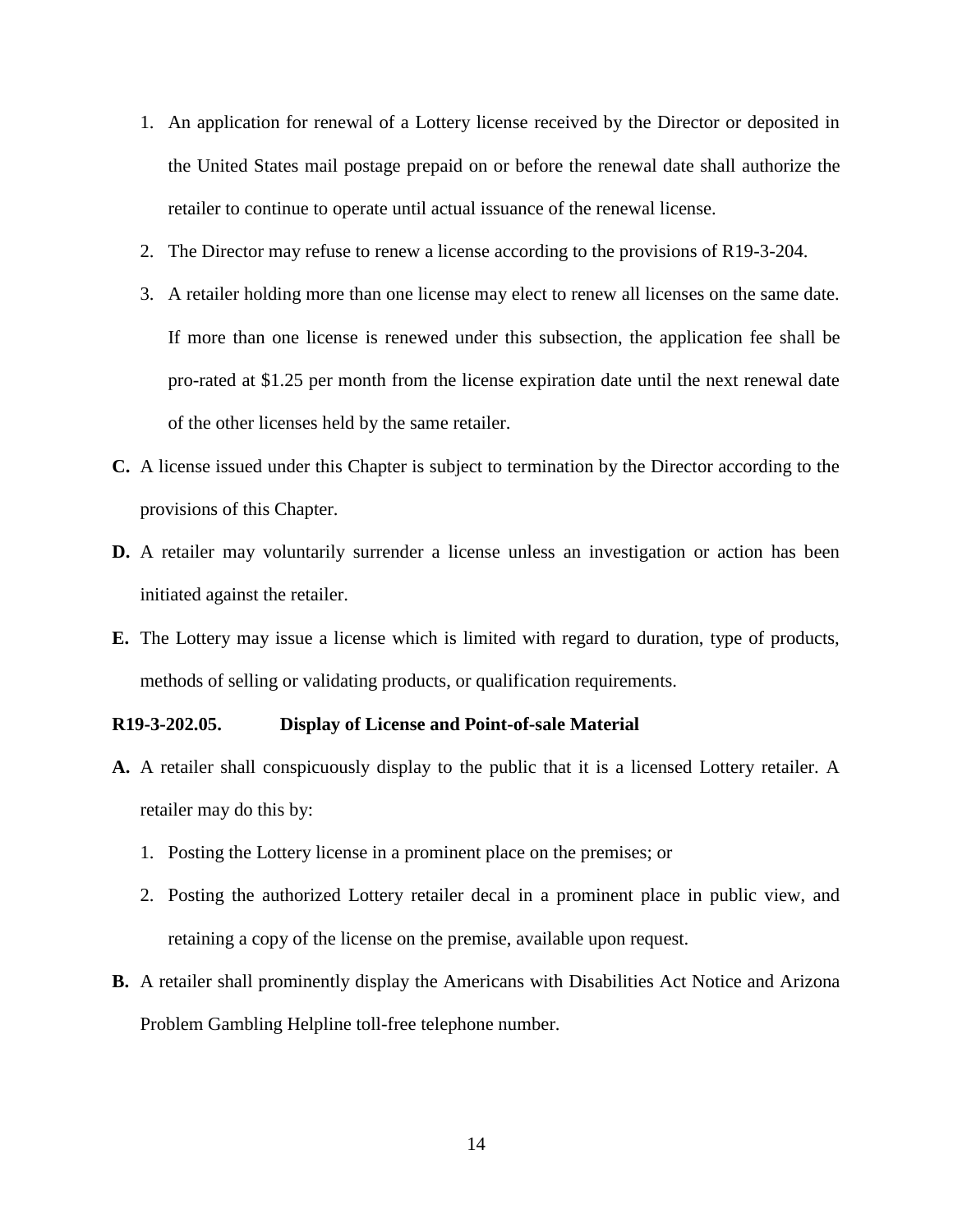- **C.** A retailer holding a charitable organization license or instant tab license shall prominently display the flare for each instant tab game currently on sale at or near the point of sale.
- **D.** A violation of this subsection is grounds for disciplinary action according to the provisions of R19-3-204.

### **R19-3-202.06. Use of Lottery Logo and Trademark**

- **A.** A retailer may not use the logos, trademarks, or other advertising materials of the Lottery without prior written permission or authorization of the Lottery, except for materials provided to the retailer by the Lottery.
- **B.** A retailer shall not display or publish on the licensed premises material which may be considered derogatory or adverse to the operation or dignity of the Lottery or the state of Arizona. A retailer shall remove any such materials from the licensed premise upon request of the Lottery.

#### **R19-3-203. Direct and Promotional Sales**

- **A.** The Lottery may sell Lottery tickets at its main office or any branch it establishes in the state.
- **B.** The Lottery may sell Lottery tickets at any promotional event.
- **C.** The Lottery may authorize a licensed retailer to sell Lottery tickets at an auxiliary premise for a promotional event.

#### **R19-3-204. Revocation, Suspension, or Renewal Denial of Retailer's License**

- **A.** A license may be revoked, suspended, or denied renewal by the Director for any of the following reasons:
	- 1. The retailer violates a provision of the criminal laws of the state of Arizona or the United States, which could be punished by jail time or imprisonment;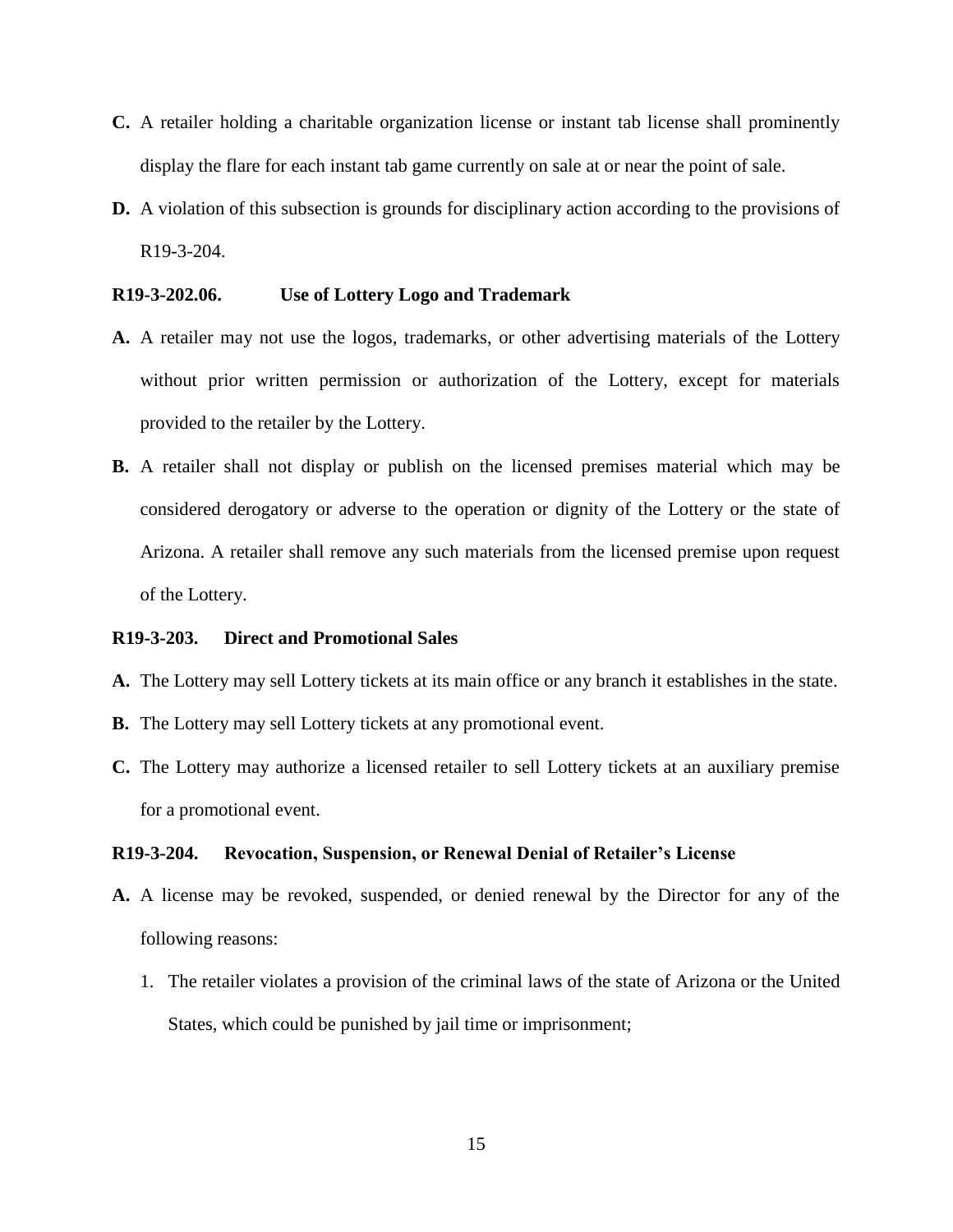- 2. The retailer offers to sell a Lottery ticket, sells a Lottery ticket, or pays a prize on any winning Lottery ticket to a person under 21 years of age;
- 3. The retailer sells a Lottery ticket in any transaction to a person using a public assistance voucher issued by any public entity or an electronic benefits transfer card issued by the Arizona Department of Economic Security;
- 4. The retailer fails to maintain minimum sales requirements or does not follow the guidelines established by the Lottery. The Lottery shall provide minimum sales requirements to retailers at least 30 days prior to the effective change date;
- 5. The retailer commits an act that impairs the retailer's reputation for honesty and integrity;
- 6. The retailer sells a ticket at a price greater than face value;
- 7. The retailer pays less than the full prize value of the ticket at validation;
- 8. The retailer advises a player that a winning ticket presented for validation was not a prize winner;
- 9. The retailer sells tickets not activated for sale on three or more occasions within any 12 month period;
- 10. The retailer sells a ticket while license is suspended for insufficient funds;
- 11. The retailer does not make purchase or redemption of Lottery tickets convenient and readily accessible to the public;
- 12. The retailer provides to the Lottery a statement, representation, warranty, or certificate that the Lottery determines is false, incorrect, incomplete, or omits relevant information;
- 13. The retailer's actions cause two payments to be returned to the Lottery for insufficient funds in a 12-month period;
- 14. The retailer becomes insolvent, unable or unwilling to pay debts, or is declared bankrupt;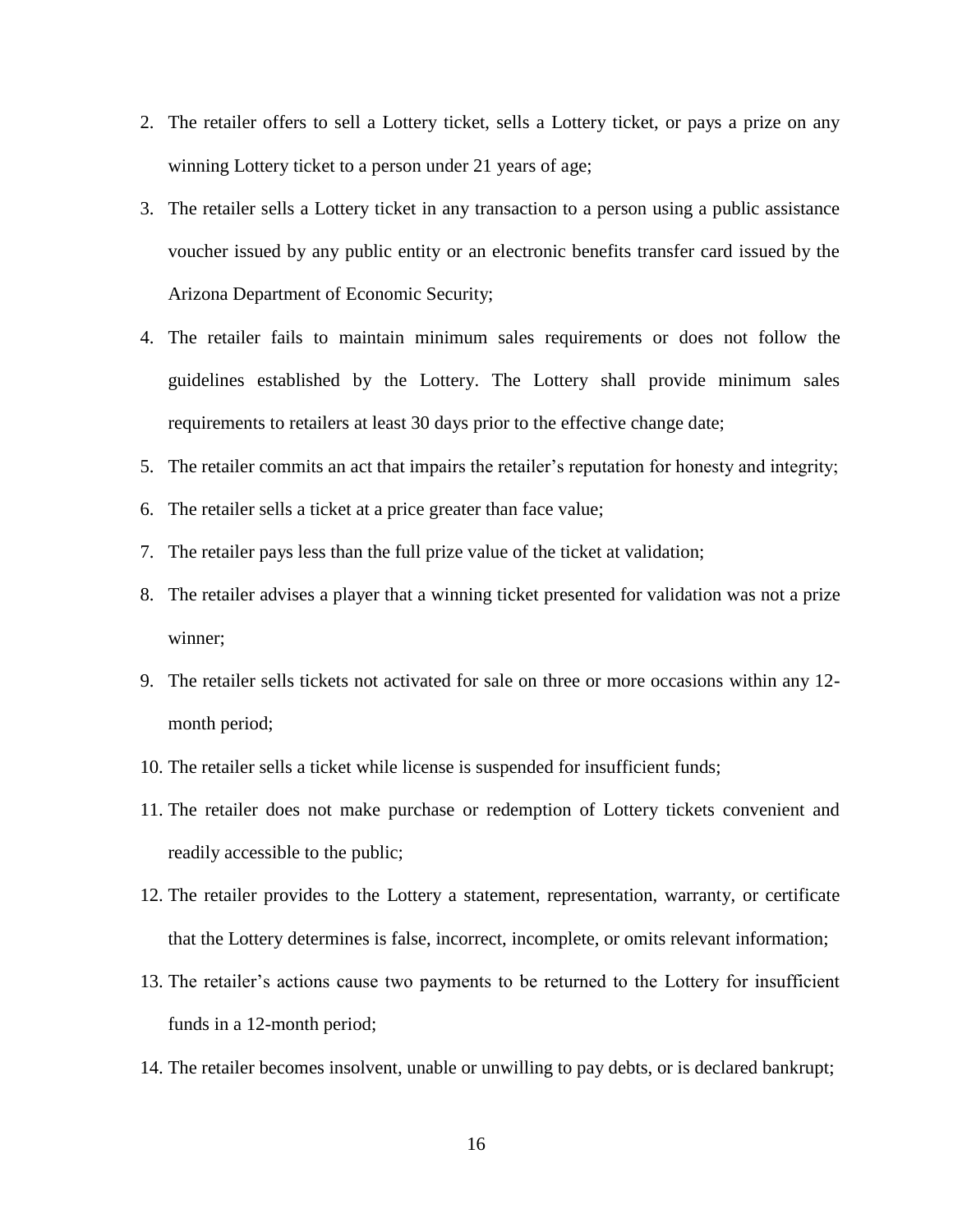- 15. The retailer, or officer, director, partner, LLC member or manager, controlling agent, or local premise manager of the retailer:
	- a. Is convicted of a felony, felony theft that is designated as a misdemeanor, misdemeanor theft, embezzlement, or a crime involving gambling or fraudulent schemes and artifices; or
	- b. Is the subject of a civil order, judgment, or decree of a federal or state authority for misrepresentation, consumer fraud, or any other fraud.
- 16. Facts are discovered which, if known at the time the retailer's license was issued or renewed, would have been grounds to deny licensure;
- 17. The retailer adds a minor as an owner, partner, or officer of the business;
- 18. The retailer, or an officer, employee, or agent of the retailer does any of the following:
	- a. Plays any Lottery game while working,
	- b. Fails to purchase or validate the ticket from another on-duty employee or through a Lottery product vending machine, or
	- c. Fails to pay for the ticket prior to playing the Lottery game.
- 19. The retailer, or an officer, employee, or agent of the retailer sells any Lottery product for consideration other than U.S. currency, check, credit card, debit card or, if a player requests, the exchange of a winning Lottery ticket;
- 20. The retailer, or an officer, employee, or agent of the retailer sells a Lottery ticket by telephone, mail, fax, on the internet, or on premises not authorized by the Lottery;
- 21. The retailer, or an officer, employee, or agent of the retailer sells an altered Lottery ticket, an expired Lottery ticket, or a Lottery ticket after the announced end of the game;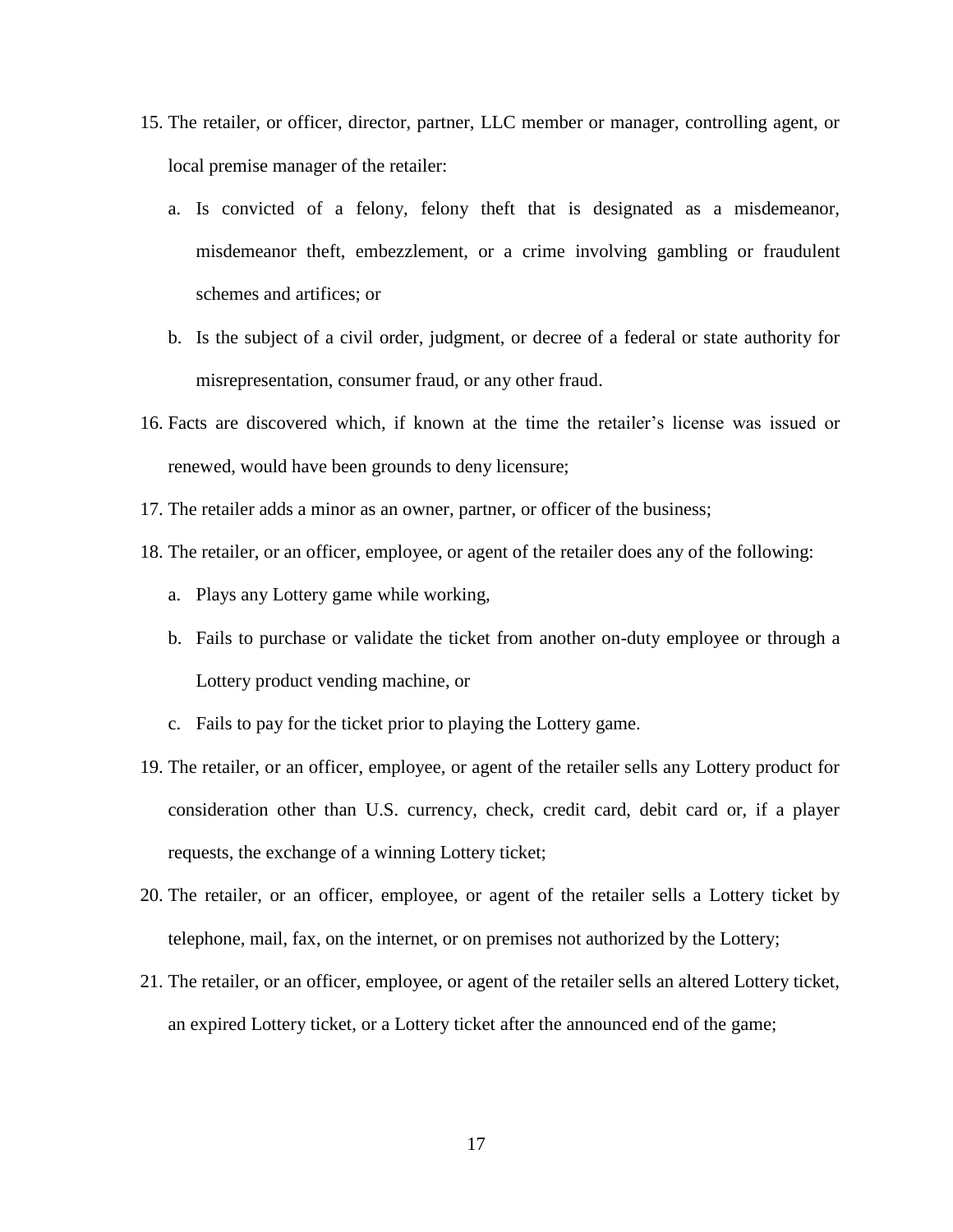- 22. The retailer fails to display the Authorized Retailer Notice, which includes the Americans with Disabilities Act Notice and Arizona Problem Gambling Helpline toll-free telephone number;
- 23. The retailer fails to report a change event defined in R19-3-210;
- 24. The retailer fails to comply or cooperate with an investigation concerning Arizona state laws, Lottery regulations, or denies access to Lottery personnel;
- 25. The retailer holding a charitable organization license or instant tab license fails to prominently display the flare for each instant tab game currently on sale within public view near the point of sale;
- 26. The retailer holding a charitable organization license no longer qualifies as a charitable organization or its letter of determination of tax-exempt status is suspended or revoked;
- 27. The retailer fails to comply with the rules governing its license; or
- 28. The age-restricted retailer violates a provision of the state of Arizona liquor laws under A.R.S. § 4-101, *et. seq.*
- **B.** An investigation of a violation of Lottery rules may be initiated by action of the Director or by a written complaint of any person.
	- 1. An investigation initiated by a written complaint shall be investigated within 30 days of receiving the complaint.
	- 2. During an investigation the Director may temporarily suspend a license under an emergency action, or impose specific conditions on a retailer.
- **C.** An action to suspend or revoke a license shall be initiated by a notice of action to the retailer. Notice may be made by mail, hand-delivery, or electronic mail with a copy by regular mail.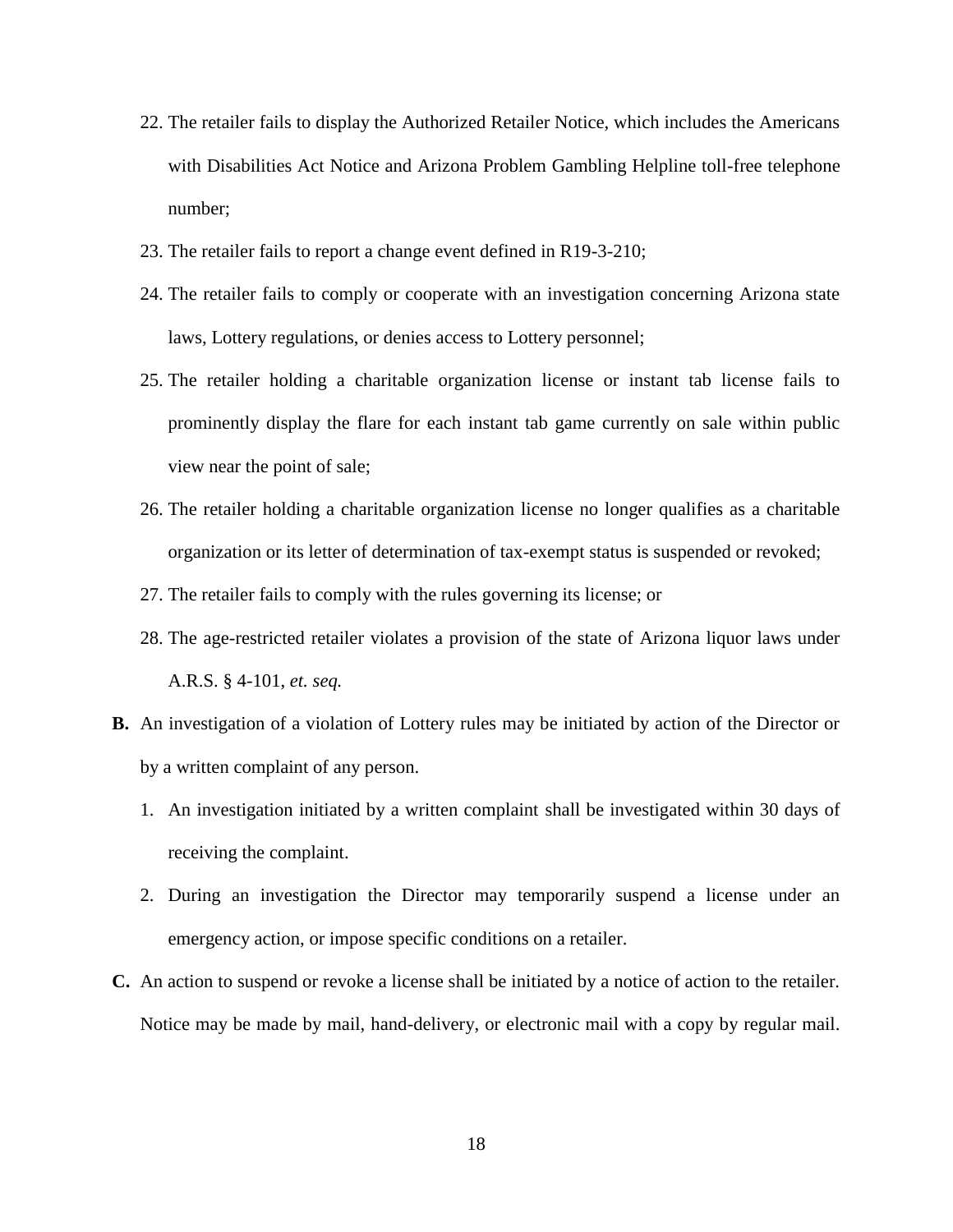Notice to the retailer is effective notice if it is sent to the address in the application or the last address provided under R19-3-210.

### **R19-3-204.01.Procedure for Requesting a Hearing**

- **A.** A retailer may request a hearing on any notice to revoke or suspend a Lottery license.
- **B.** The hearing shall be held before the Office of Administrative Hearings. The procedures and requirements set forth in A.R.S. Title 41, Chapter 6, Article 10 apply to hearings under this subsection.
- **C.** The Director may accept, modify, reject, or allow the recommended decision of the Administrative Law Judge to become final by expiration of time. This is a final administrative decision of the Lottery.

#### **R19-3-204.02. Lottery Determination of Need for Emergency Action**

- **A.** The Director may determine the need for emergency action to disable a retailer's Lotteryissued equipment, suspend sales of Lottery games, or remove tickets if the public welfare is threatened pending a proceeding for revocation, suspension, or denial of renewal, in the following circumstances:
	- 1. The retailer's bank account has insufficient funds when the Lottery's regularly-scheduled electronic transfer of the retailer's account is returned by the bank as insufficient funds or closed account and the retailer does not immediately pay the insufficiency;
	- 2. The retailer fails to comply or cooperate with an investigation concerning Arizona state laws or Lottery regulations;
	- 3. The retailer, or officer, director, partner, LLC member or manager, controlling agent, or local premise manager is charged with a felony, felony theft that is designated as a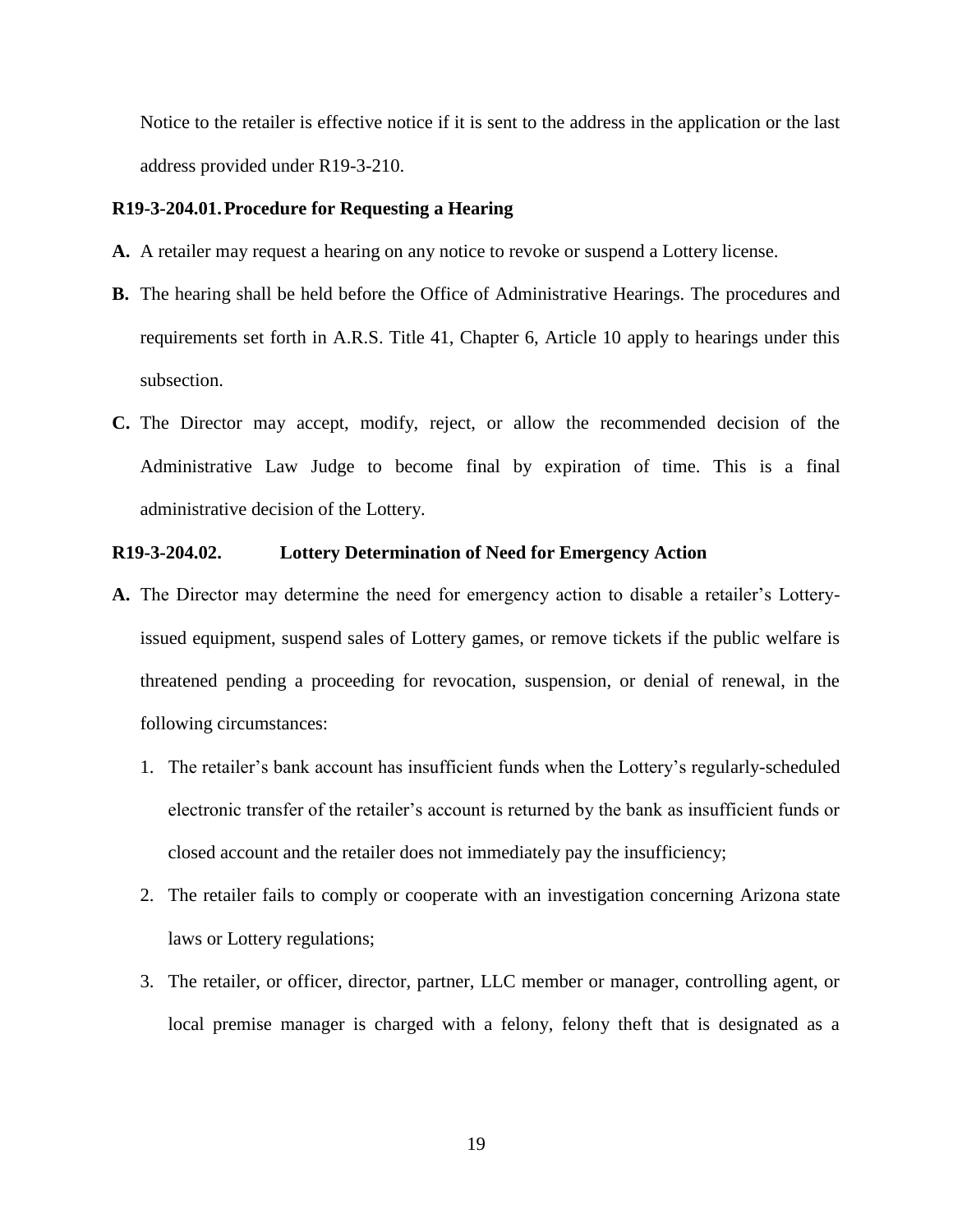misdemeanor, misdemeanor theft, embezzlement, or a crime involving gambling or fraudulent schemes and artifices;

- 4. The retailer sells a Lottery ticket in any transaction to a person using a public assistance voucher issued by any public entity or an electronic benefits transfer card issued by the Arizona Department of Economic Security;
- 5. The retailer sells an altered or expired ticket;
- 6. The retailer sells a ticket at a price greater than face value;
- 7. The retailer pays less than the full prize value of the ticket at validation; or
- 8. The age-restricted retailer violates a provision of the state of Arizona liquor laws under A.R.S. § 4-101 *et. seq.*
- **B.** A retailer who receives a Notice of Intent to Revoke a Retailer's License with a finding of emergency action shall:
	- 1. Immediately cease all sales of Lottery products, and
	- 2. Surrender the license and all other Lottery property and products upon request by the Director's representative.
- **C.** The Director shall notify the retailer in writing within five days of taking an emergency action that an expedited hearing or informal conference may be obtained before the Office of Administrative Hearings under A.A.C. R2-19-103 and A.A.C. R2-19-110.
- **D.** If the retailer fails to settle the financial account and surrender the license and all other Lottery property and products, the Director shall take steps allowed by law to secure payment and return of Lottery property and products.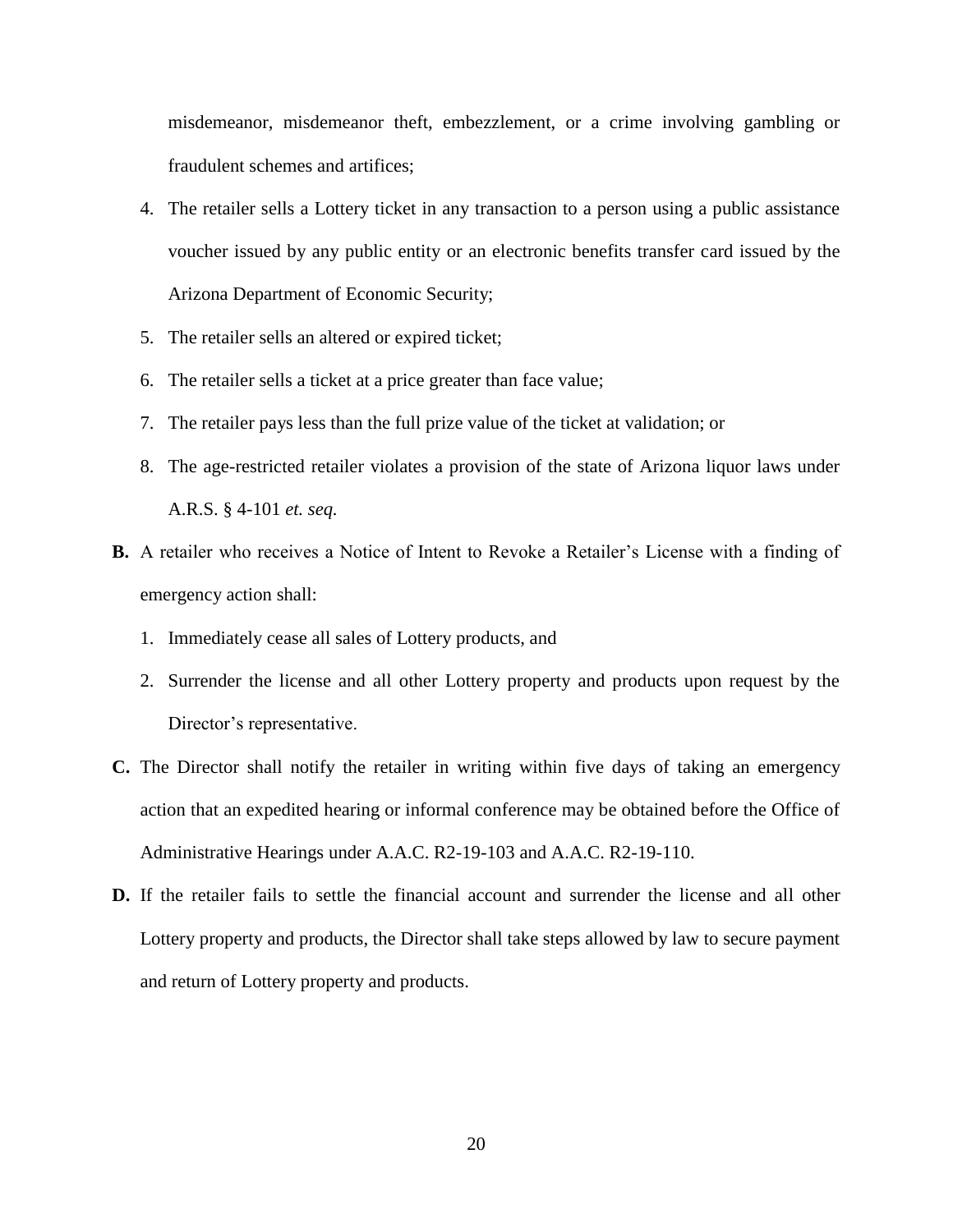## **R19-3-204.03. Appealing a Final Administrative Decision of the Lottery**

- **A.** An optional motion for rehearing may be made to the Lottery Commission by filing a Notice of Appeal to the Lottery Commission within 10 days of receipt of the final administrative decision.
	- 1. The notice shall contain:
		- a. A copy of the Director's final administrative decision, and
		- b. The alleged factual or legal error in the final administrative decision from which the appeal is taken.
	- 2. A person appealing the decision of the Director may file a written brief stating the factual and legal position on the appeal within 30 days after receipt of the decision being appealed.
	- 3. The Lottery may file a response brief within 15 days after receipt of the appellant's brief.
	- 4. The Lottery Commission may rule based on the written briefs, or if requested, may provide for oral argument.
	- 5. The Lottery Commission shall make its ruling on the appeal on the record.
	- 6. A decision of the Lottery Commission is a final administrative decision subject to judicial review under A.R.S. Title 12, Chapter 7, Article 6.
- **B.** A direct appeal of a final decision of the Director under R19-3-204.01(C) may be taken for judicial review pursuant to A.R.S. Title 12, Chapter 7, Article 6.

#### **R19-3-204.04. Surrender of Lottery Equipment and Property Upon Revocation**

- **A.** A retailer who receives a final administrative decision revoking the license shall:
	- 1. Immediately cease all sales of Lottery products; and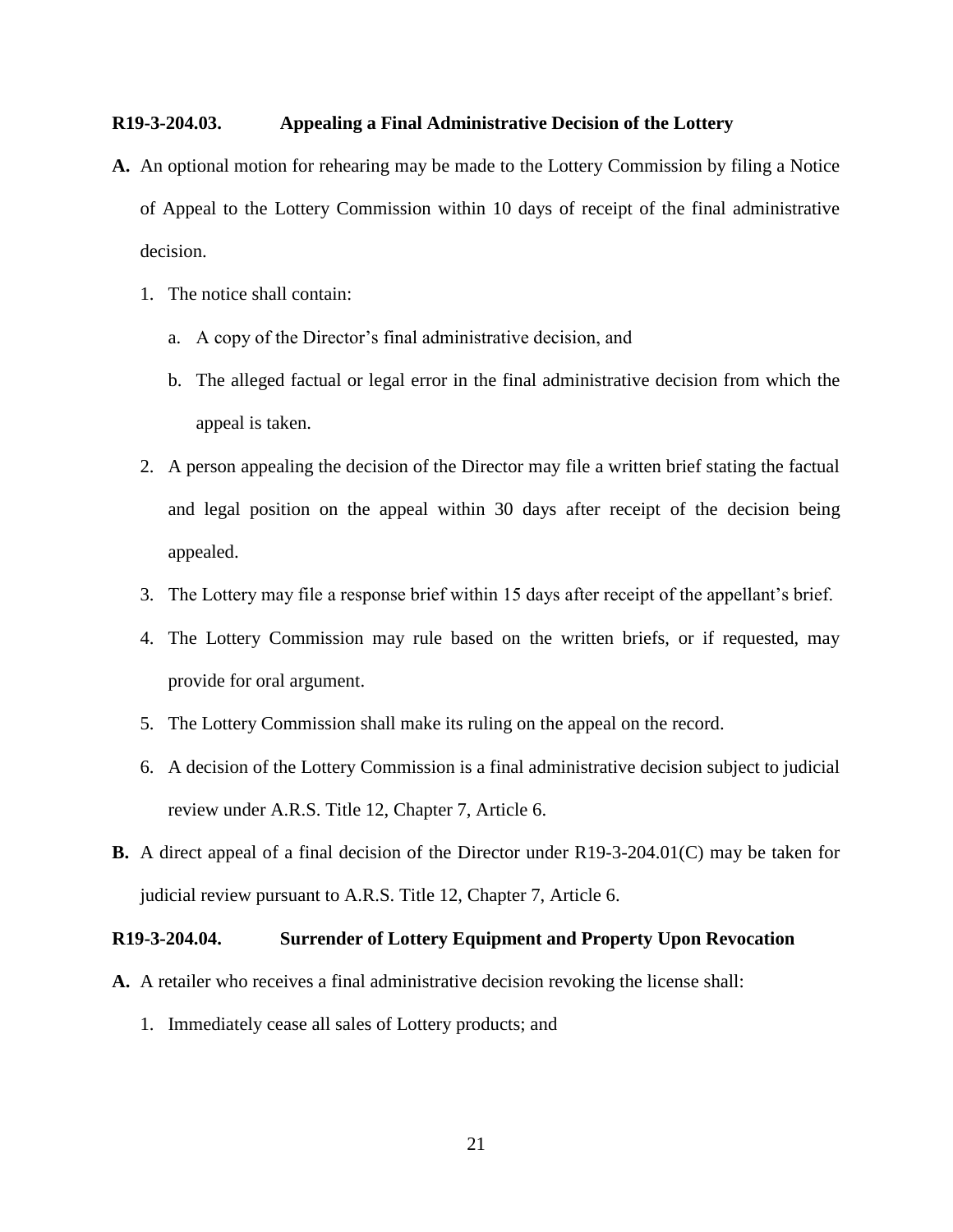- 2. Surrender the license and all other Lottery equipment, property, and products upon request of the Director's representative.
- **B.** If the retailer fails to settle the financial account and surrender the license and all other Lottery property and products, the Director shall take all steps allowed by law to secure payment and the return of Lottery property and products.

#### **R19-3-205. Lottery-issued Equipment**

- **A.** Retailers holding only a charitable organization license or instant tab license shall not be issued Lottery terminal equipment to sell or validate Lottery products, but may use an authorized Lottery product vending machine in accordance with subsection (C).
- **B.** Retailers holding a full product or limited license shall only sell or validate Lottery products using authorized Lottery-issued equipment.
	- 1. A retailer shall locate the equipment at a site approved by the Lottery and shall not move the equipment from that site without prior approval from the Lottery.
	- 2. A retailer shall ensure electrical service to the equipment location is installed according to the specifications established by the Lottery. The cost of electrical service shall be the responsibility of the retailer.
	- 3. A retailer shall cooperate with the Lottery to the extent reasonable and practicable to accomplish any modifications to the equipment or systems in a timely and economical fashion.
	- 4. The Lottery shall not be liable for damages of any kind due to interruption or failure of any Lottery-issued or authorized equipment.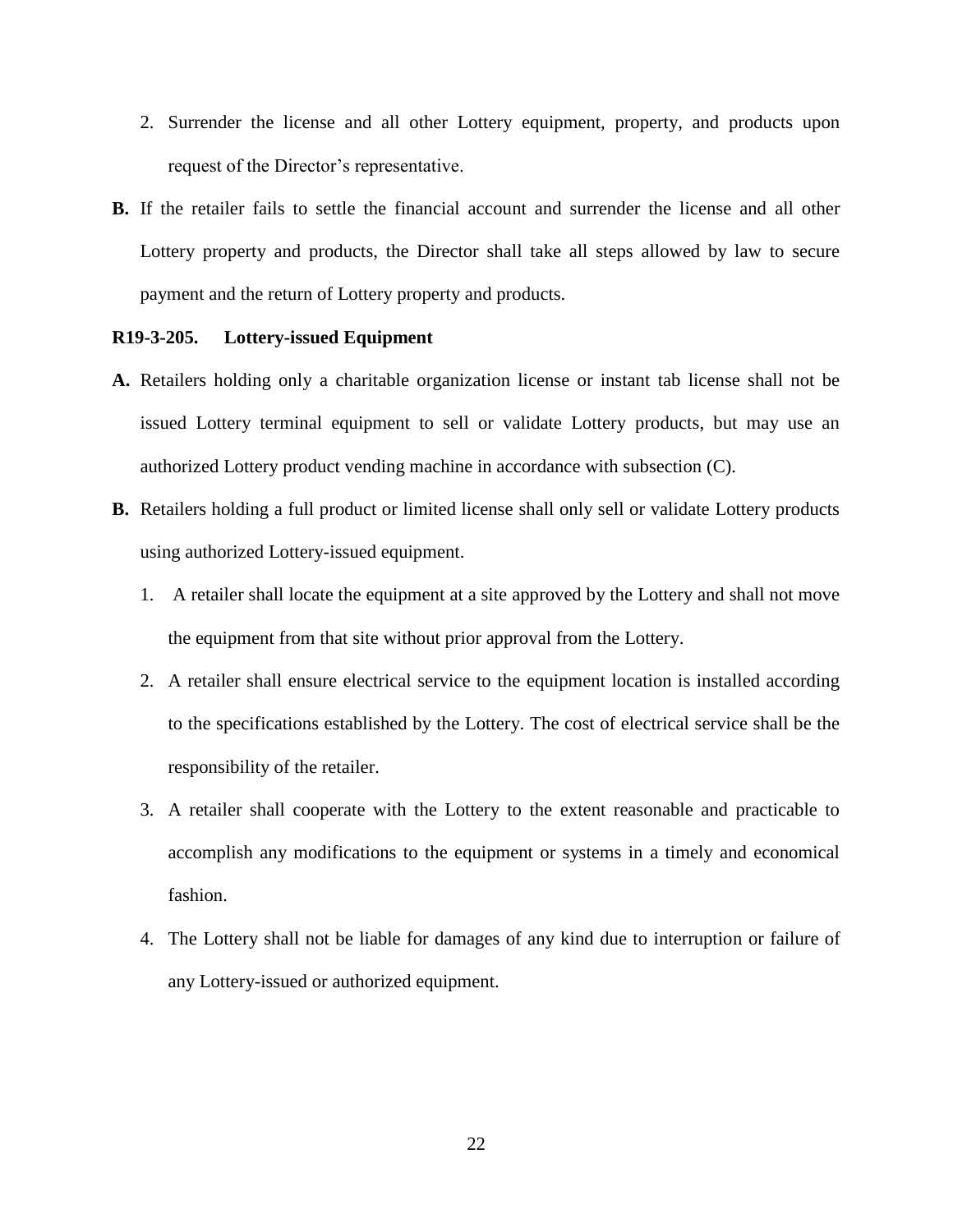- 5. A retailer shall operate the Lottery-issued equipment and accessories only in the ordinary course of its Lottery business and only according to the requirements established by the Lottery.
- 6. A retailer shall exercise diligence and care to prevent damage to the Lottery-issued equipment and other property of the Lottery, or property of Lottery contractors.
- 7. A retailer shall maintain the Lottery-issued equipment and accessories in a clean and orderly condition.
- 8. A retailer shall minimize equipment downtime by notifying the Lottery or its contractor immediately of any equipment failure, malfunction, damage, or accident.
- 9. A retailer shall make the equipment available for repair, adjustment, or replacement at all times during the retailer's regular business hours.
- 10. A retailer shall order and use equipment supplies exclusively from the Lottery or its designated contractor. The Lottery shall furnish equipment supplies, at no cost, to the retailer.
- 11. A retailer shall install and use only approved Lottery paper stock specifically assigned to the retailer.
- **C.** Retailers may sell tickets using an authorized Lottery product vending machine in accordance with the Act and this Chapter.
	- 1. A retailer shall establish loss prevention policies to ensure Lottery product vending machines are not operated by persons under 21 years of age to purchase Lottery tickets.
	- 2. The Lottery product vending machine shall remain operational during the retailer's regular business hours and be placed in an area visible to retail personnel and easily accessible to players.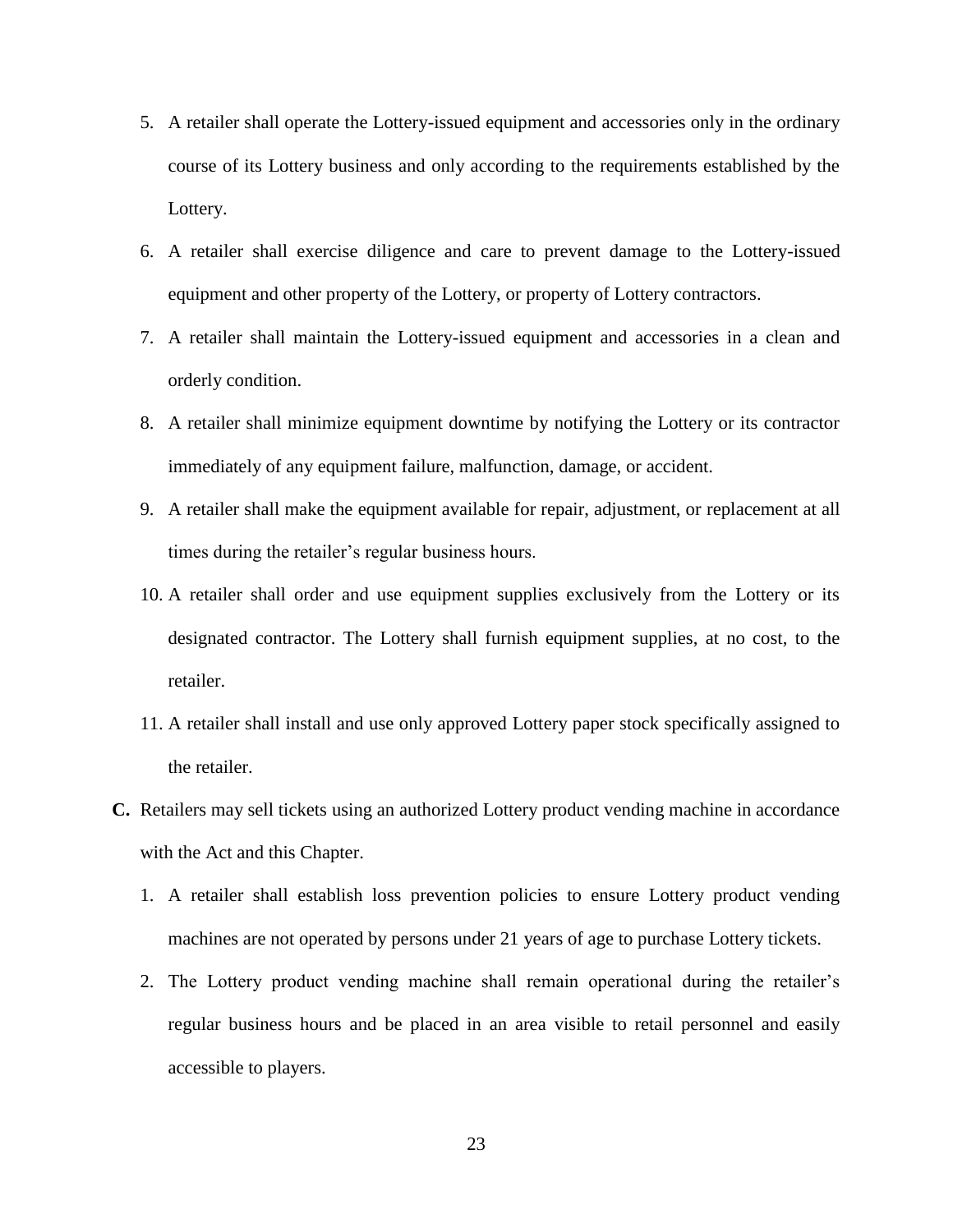3. A retailer shall maintain an adequate supply of instant scratch or instant tab tickets for the Lottery product vending machine.

#### **R19-3-206. Retailer Training**

- **A.** A retailer holding a full product license shall participate in training provided by the Lottery in the operation of Lottery equipment and sale of Lottery products. Training may take place at a retailer's place of business.
- **B.** A retailer holding a full product license shall ensure all employees selling Lottery products or operating Lottery equipment are properly trained in these areas and have access to all materials provided by the Lottery relating to the sales and promotion of Lottery products and the operation of Lottery equipment.
- **C.** A retailer holding a full product license shall be responsible for any compensation and other associated costs payable to employees for participation in Lottery training courses and instruction.
- **D.** A retailer holding a full product license shall provide all employees operating Lottery equipment with copies of the procedures manual, bulletins, and technical materials furnished to the retailer by the Lottery or its contractors.
- **E.** A retailer holding a charitable organization license or instant tab license shall ensure all employees or volunteers selling instant tab tickets are properly trained.

#### **R19-3-207. Compliance Investigations**

**A.** A retailer shall comply with all provisions of the Act and this Chapter. The Lottery may conduct inspections to verify compliance and, if necessary, order an audit or investigation of the business.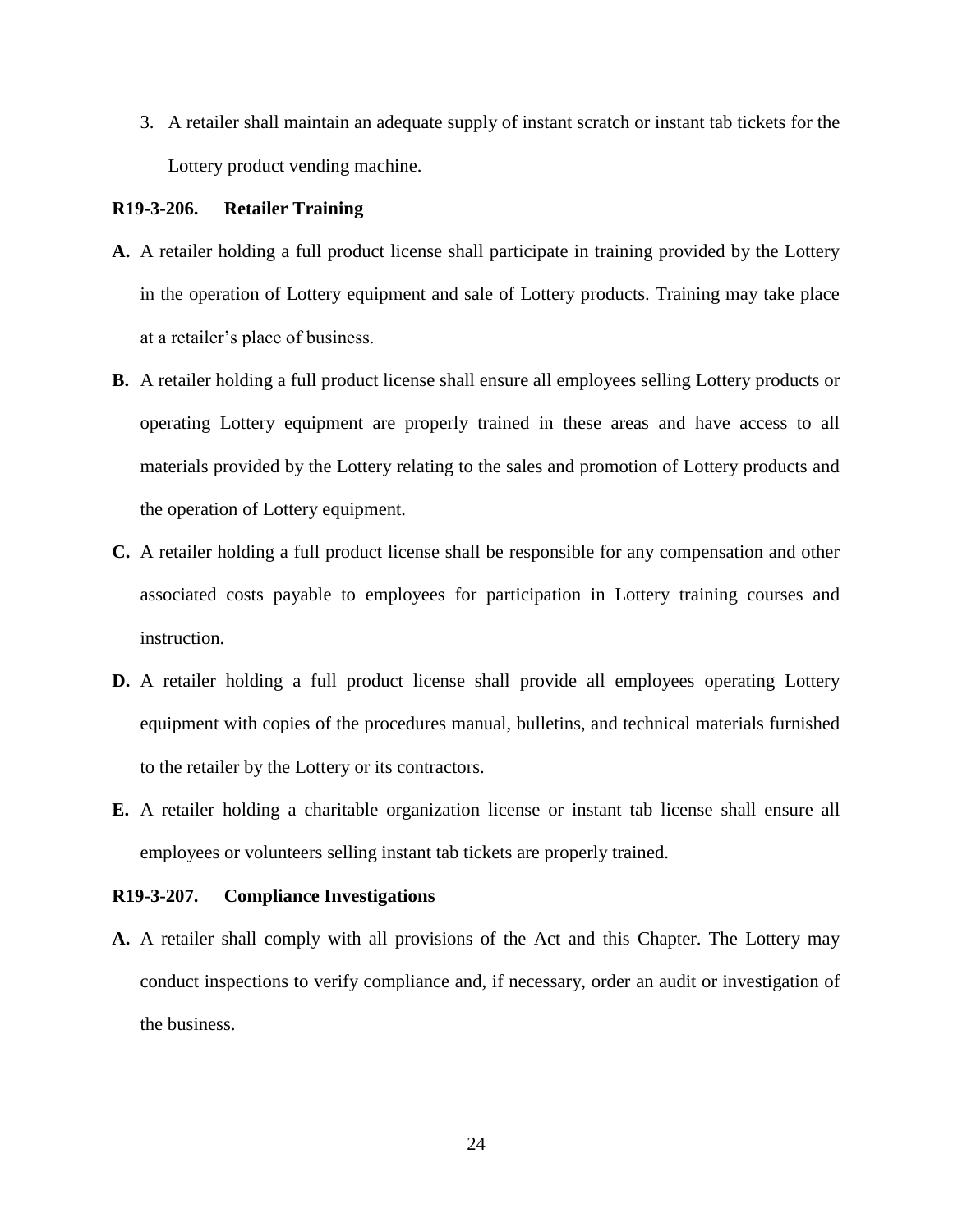- **B.** A retailer shall allow investigations by authorized Lottery investigators during the retailer's regular business hours to determine whether the retailer is complying with the provisions of the Act and this Chapter.
- **C.** A retailer shall keep all documentation relating to the purchase, sale, and validation of Lottery products that are kept in the normal course of business for tax purposes for three years. This documentation shall be easily accessible to the Lottery-authorized investigator for examination or audit.

#### **R19-3-208. Penalties**

- **A.** The Director shall assess a civil penalty against a retailer for any of the following acts:
	- 1. Offering to sell or selling a Lottery ticket to any person who is under 21 years of age, or
	- 2. Selling a Lottery ticket in any transaction to a person using a public assistance voucher issued by any public entity or an electronic benefits transfer card issued by the Arizona Department of Economic Security.
- **B.** The Director shall, on the written complaint of any person, or upon receipt of information indicating a retailer has committed an act listed in subsection (A), investigate the act or acts. The Director shall give notice to the retailer as provided in A.R.S. §§ 41-1092.03 and 41- 1092.04 of imposition of a civil penalty if the Director finds the retailer has committed such an act. A violation of an act listed in subsection (A) is a civil penalty in the amount of:
	- 1. Up to \$300 for the first violation within a 12-month period;
	- 2. More than \$300 and up to \$500 for the second violation within a 12-month period; and
	- 3. More than \$500 and up to \$1,000 for the third violation within a 12-month period.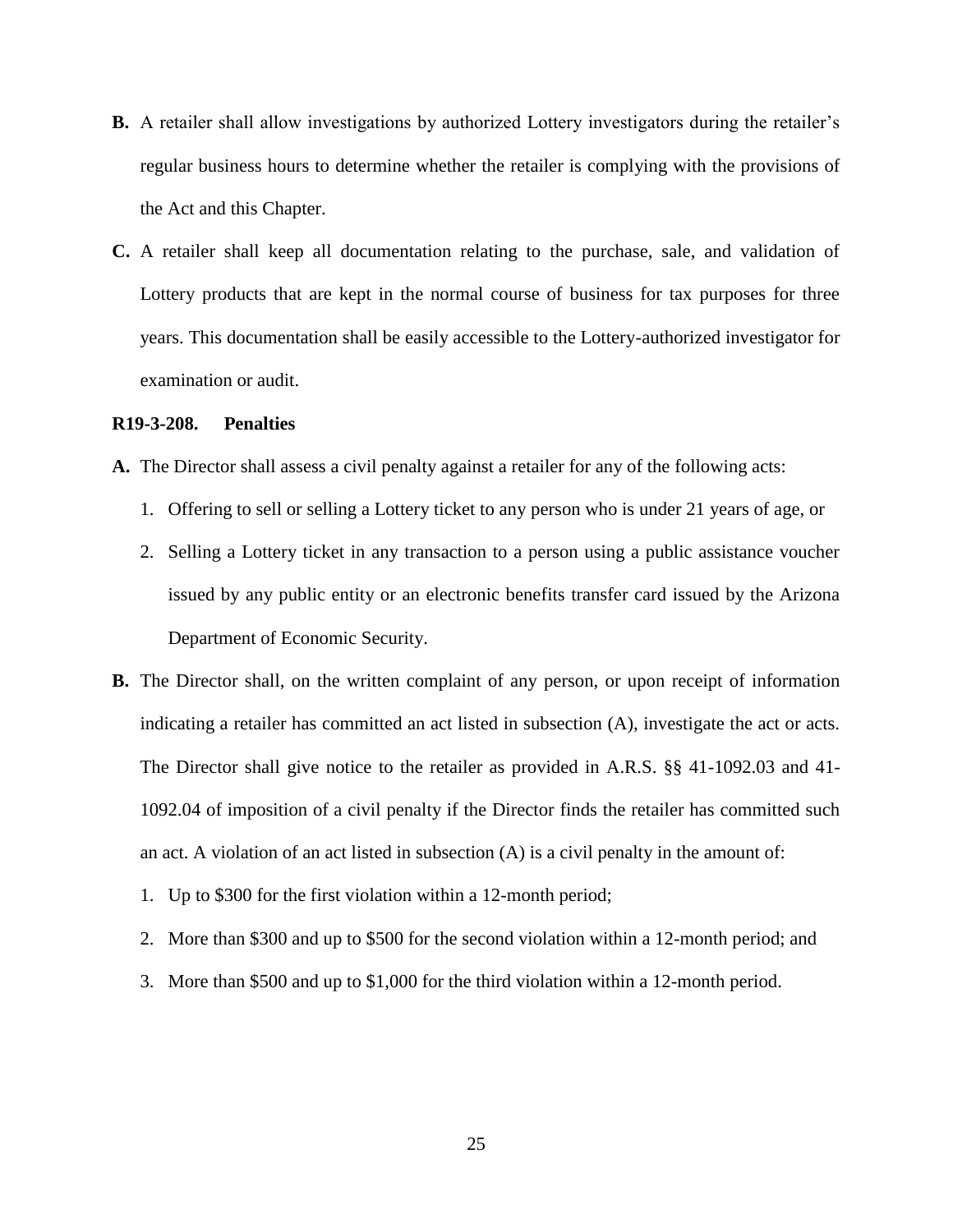- **C.** A retailer against whom a penalty is assessed shall pay the penalty to the Lottery by the 31st day after the retailer receives notice of imposition of the civil penalty, if the retailer does not request a hearing as provided in subsection (D).
- **D.** A retailer may request a hearing regarding imposition of a civil penalty. The procedures and requirements set forth in A.R.S. Title 41, Chapter 6, Article 10 apply to hearings under this subsection.
- **E.** A decision of the Director accepting, modifying or rejecting the recommended decision of the Administrative Law Judge is a final administrative decision subject to judicial review under A.R.S. Title 12, Chapter 7, Article 6.
	- 1. If the retailer decides not to seek judicial review of the Director's final administrative decision, the retailer shall pay the civil penalty to the Lottery by the 36th day after the retailer receives the Director's decision.
	- 2. If the retailer decides to seek judicial review of the Director's final administrative decision, the retailer shall pay the civil penalty to the Lottery by the 36th day after the date of the Superior Court's decision.
	- 3. If the retailer decides to appeal the Superior Court's decision, the retailer shall pay the civil penalty to the Lottery by the 36th day after the date of the decision on appeal.
	- 4. A retailer shall pay interest at the rate provided in A.R.S. § 44-1201 from the date final judgment assessing a civil penalty is entered until satisfaction of the judgment.

#### **R19-3-209. Notice and Service**

Service shall be deemed made by the Lottery for any notice, decision, order, subpoena, or other process when the document or a copy is delivered to the retailer, premise manager, guarantor, or the attorney of record, or is deposited as certified mail in the United States Postal Service,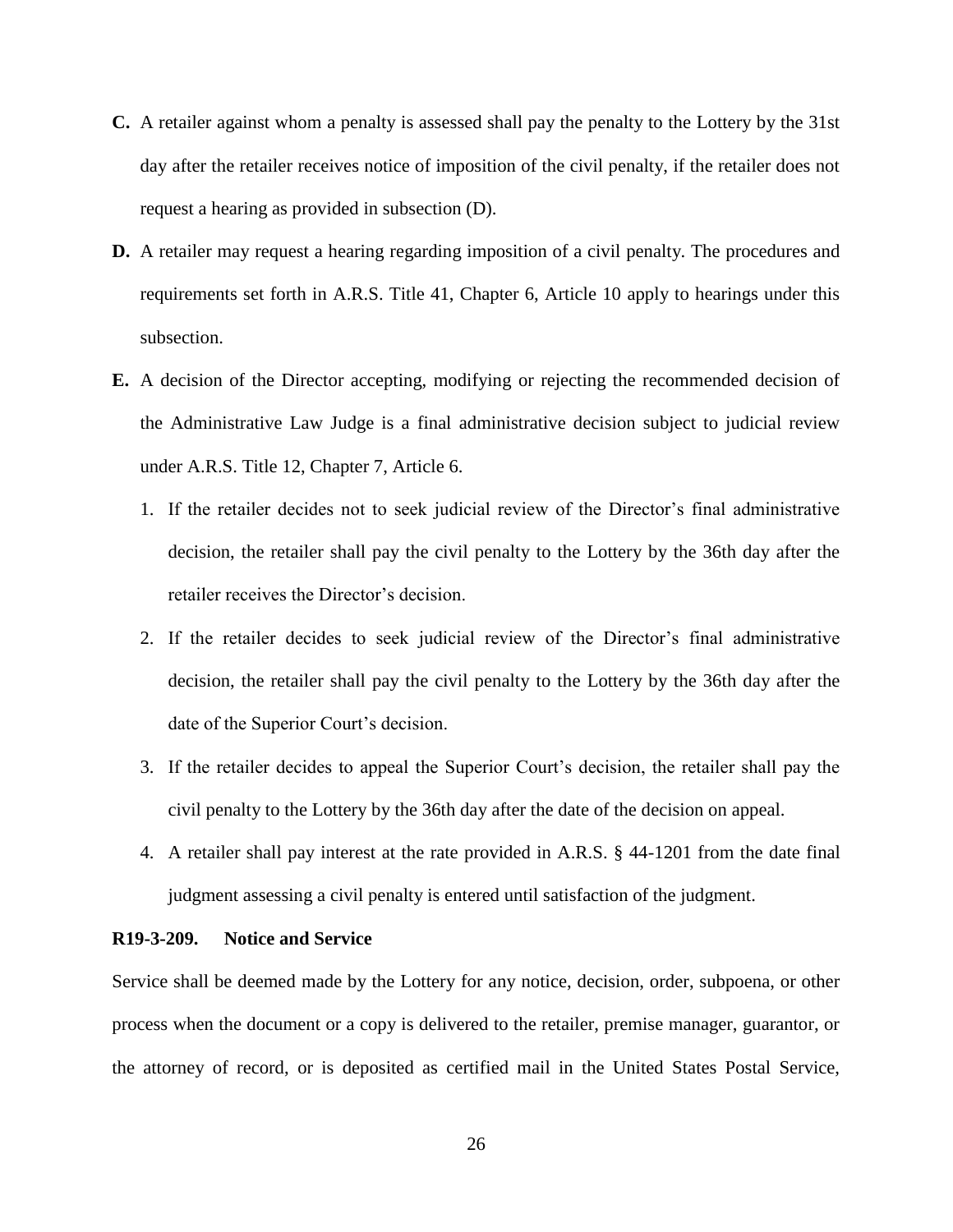addressed to the retailer or guarantor at the address listed on the application for license or as reported as a change event under R19-3-210.

#### **R19-3-210. Reportable Events**

- **A.** A retailer shall report the following events to the Lottery in writing a minimum of 10 business days before the event:
	- 1. Change in business location of the licensed premise;
	- 2. Sale of ownership, merger, or acquisition of the licensed entity;
	- 3. Addition, removal, or change of address or phone number of the following persons:
		- a. A partner in a partnership or a limited liability partnership;
		- b. A member or manager in a limited liability company;
		- c. An officer holding the position or functional equivalent of president, secretary, or treasurer of a corporation; or
		- d. A controlling agent, local premise manager, or designated corporate contact representative.
	- 4. A charge of felony, felony theft that is designated as a misdemeanor, misdemeanor theft, embezzlement, or a crime involving gambling or fraudulent schemes and artifices that is brought against any person listed in subsection (3);
	- 5. Divorce or legal separation action filed by a sole proprietor or partner licensed as a retailer, or retailer's spouse;
	- 6. Retailer or guarantor becomes insolvent, files bankruptcy, or a receivership is ordered;
	- 7. Change in bank account from which the Lottery's electronic funds transfers are made;
	- 8. Revocation, suspension, or other action against a charitable organization's letter of determination of tax-exempt status; or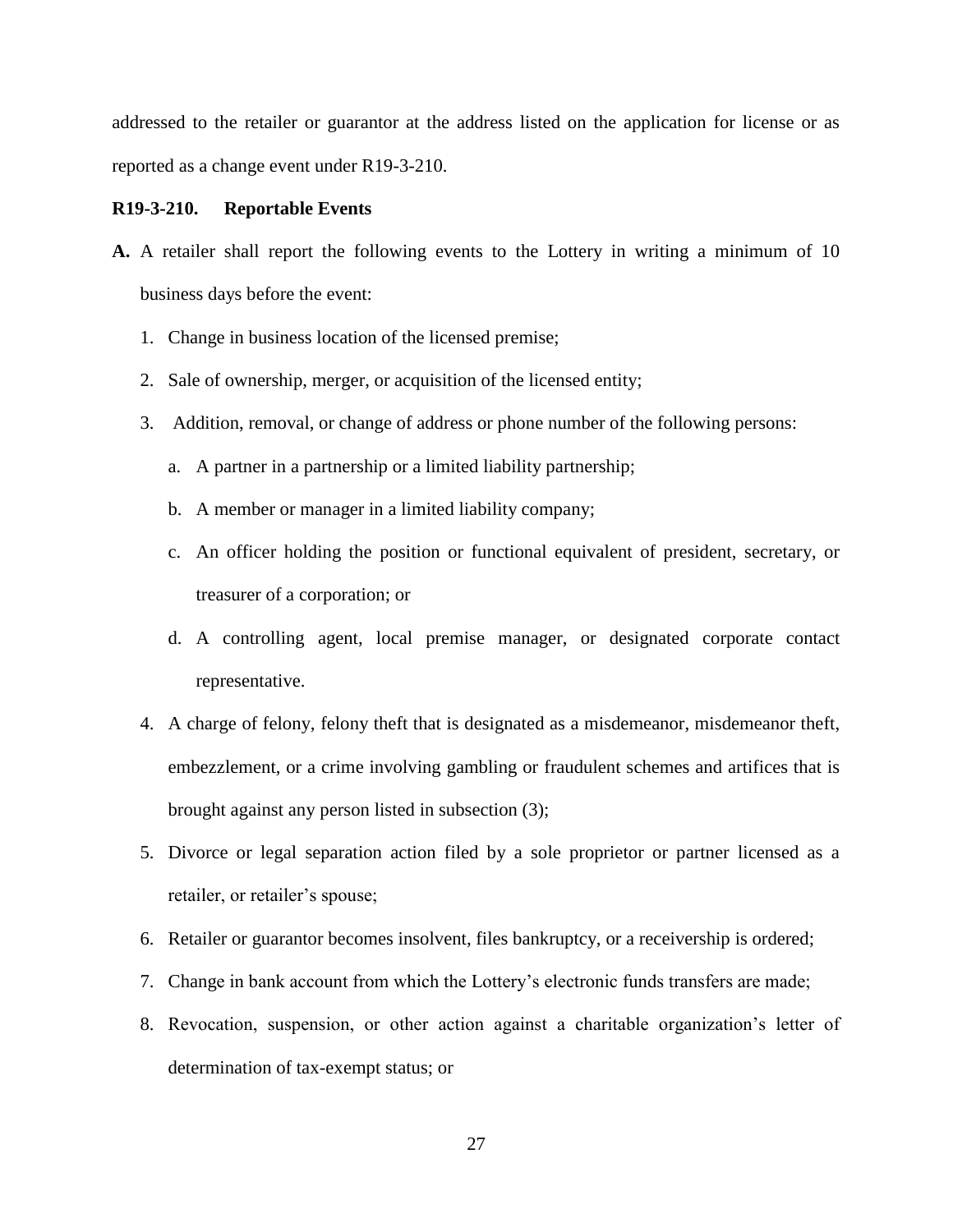- 9. Change in the status of liquor license issued by the Arizona Department of Liquor Licenses and Control.
- **B.** A retailer shall report to the Lottery in writing the death of a sole proprietor or partner licensed as a retailer within 10 business days after the death occurs.

#### **R19-3-211. Change of Ownership or Business Location**

A license is not assignable or transferable. A license authorizes the entity described in the application to sell Lottery tickets only at the specific premise authorized by the Lottery.

- 1. If there is a change of business location or ownership as reportable in  $R19-3-210(A)(1)$ through (3) or R19-3-210(B), a criminal charge as reportable in R19-3-210(A)(4), or a change in liquor license status as reportable in R19-3-210(9), the retailer shall:
	- a. Surrender the license to the Director on the date of the event,
	- b. Not sell any additional Lottery tickets, and
	- c. Not allow the sale of Lottery products under a subcontract to avoid the repercussions of a change of status under this section.
- 2. If the retailer does not notify the Lottery of a change in ownership or business location at least 10 business days before the change, the retailer may not receive credit for any activated partial packs of tickets.
- 3. The new owner shall apply for a license according to R19-3-202.

#### **R19-3-212. Retailer Compensation**

- **A.** Retailer compensation shall be set within the statutory limits by a retailer compensation profile ordered by the Lottery Commission. Each retail compensation profile shall contain the following information:
	- 1. Retailer compensation profile number;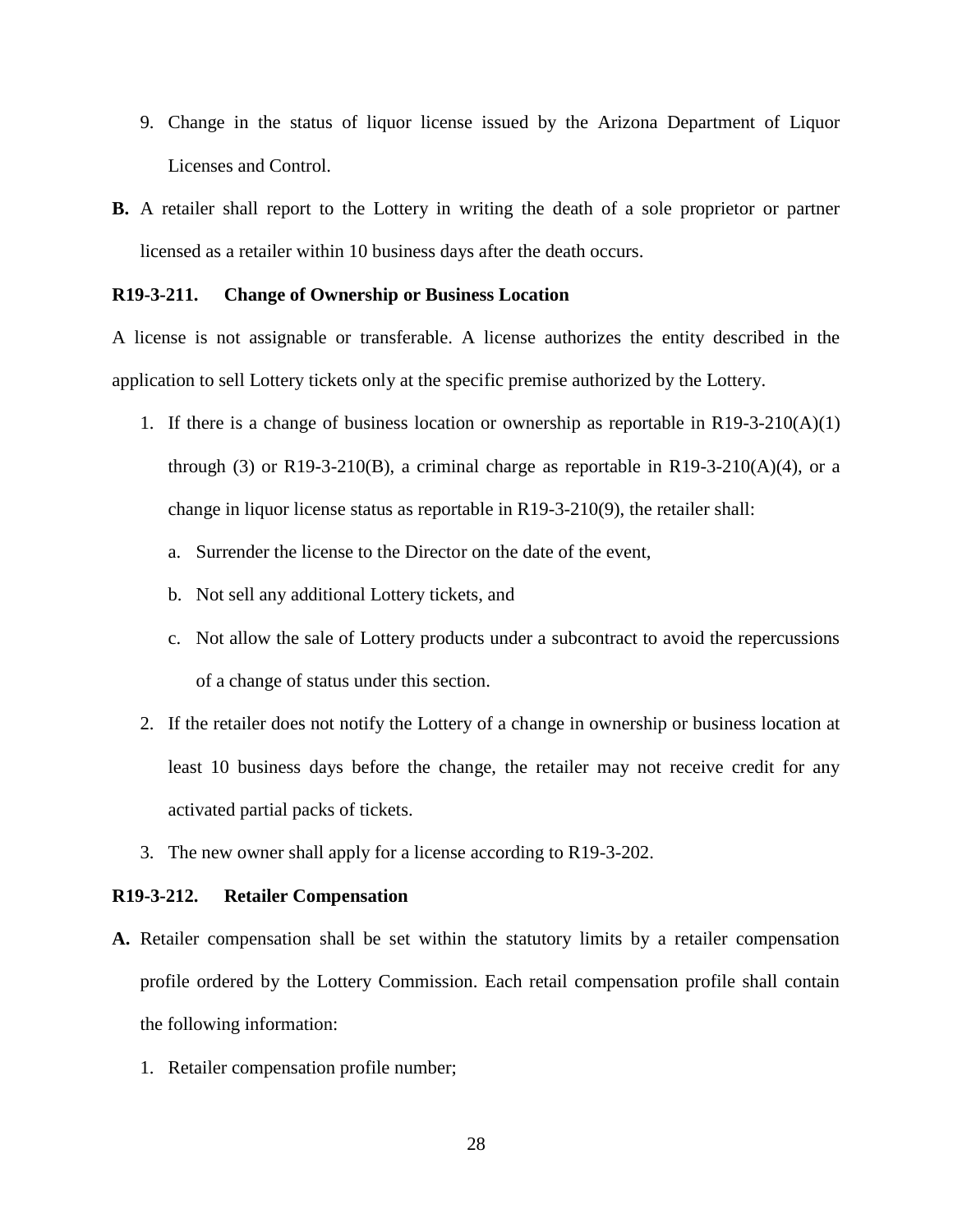- 2. Specific type of retailer compensation: commission, bonus, or other incentive;
- 3. The retailer group to which the retailer commission, bonus, or other incentive applies;
- 4. Criteria required to qualify for the commission, bonus, or other incentive;
- 5. Duration of the retailer commission, bonus, or other incentive;
- 6. Targeted games, if any; and
- 7. Special features, if any.
- **B.** The category of retailer commissions, bonuses, or other incentives shall be one or more of the following:
	- 1. Full product license basic commission rate,
	- 2. Limited license basic commission rate,
	- 3. Sales benchmark rate,
	- 4. Game product rate,
	- 5. Promotional incentive or bonus rate,
	- 6. Temporary incentive or bonus rate, or
	- 7. Alternate incentive or bonus rate.
- **C.** More than one retailer commission, bonus, or other incentive may run concurrently.
- **D.** Promotion bonuses or incentives may be held during a designated period, specific days of the week, specific hours of the day, or a combination thereof.
- **E.** The Commission shall approve and the Director shall distribute a schedule of available retailer compensation to licensed retailers at least 30 days prior to its effective date and shall post it on the Lottery web site. A technological problem or failure that either prevents the posting of the retailer commission, bonus, or other incentive on the Lottery web site or that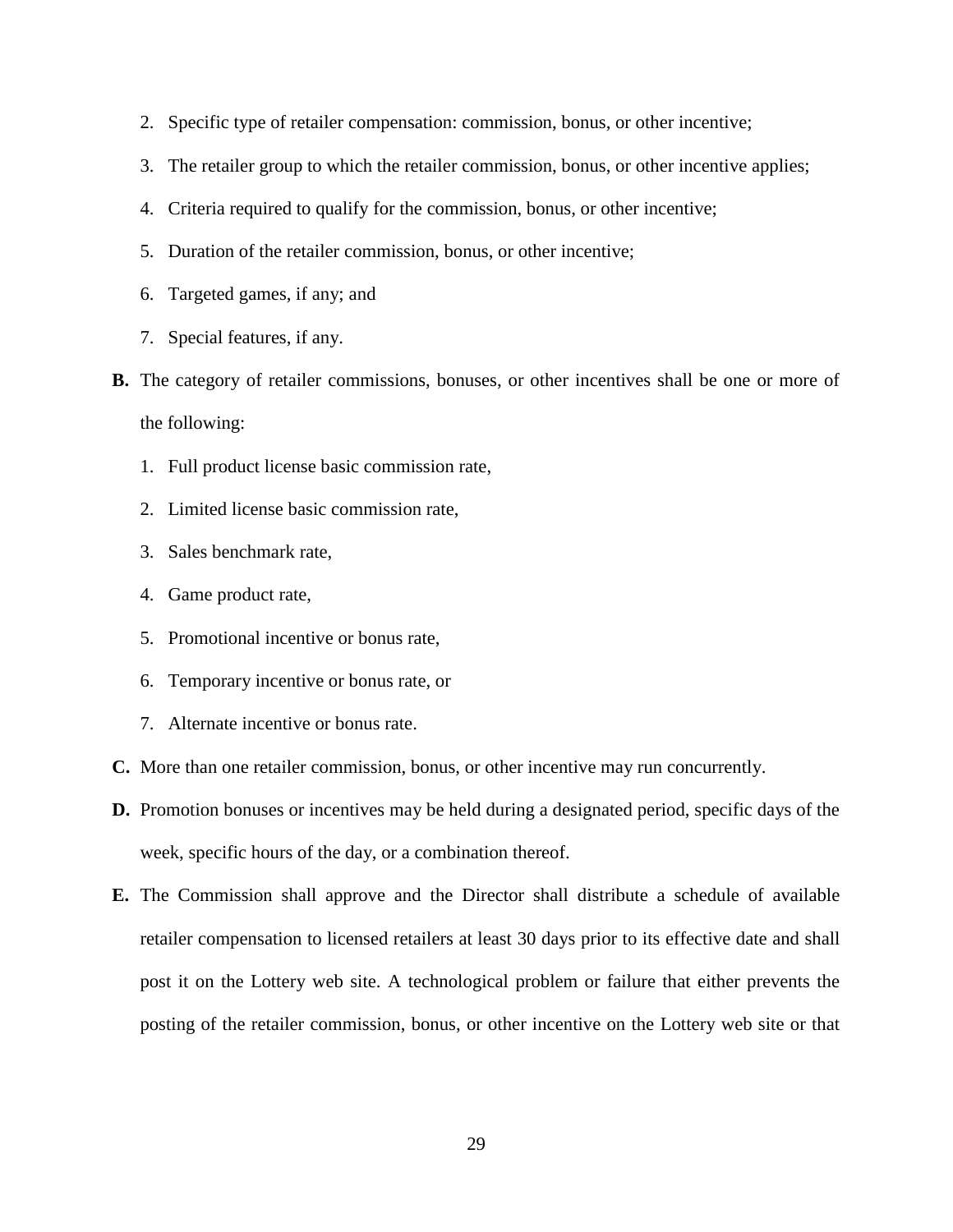temporarily or permanently prevents the use of all or part of the web site does not preclude the authorization of the retailer compensation.

#### **R19-3-213. Ticket Sales to Players**

- **A.** A retailer shall sell only the type of Lottery products authorized by its Lottery-issued license.
- **B.** The Director may require a retailer to sell any one or combination of Lottery game products based on the retailer's license.
- **C.** A retailer shall not make any representation to a player regarding a likelihood to win, a guaranteed return on a percentage of purchases, or better chances or odds of winning.
- **D.** On-line tickets.
	- 1. All on-line ticket sales are final. If a retailer holding a full product license accepts a returned on-line ticket from a player or generates an on-line ticket refused by the player and the retailer does not resell the ticket, the Lottery shall deem the on-line ticket to be owned by the retailer.
	- 2. A retailer holding a full product license shall not devote more than 15 consecutive minutes of sales to an on-line game purchase by any single player if other customers are waiting to make a purchase.
	- 3. A retailer holding a full product license shall only use selection slips, materials, or methods authorized by the Lottery to generate plays selected by the player.
- **E.** Instant scratch tickets.
	- 1. All instant scratch ticket sales are final.
	- 2. A retailer holding a full product license shall sell instant scratch tickets within each pack in sequential order.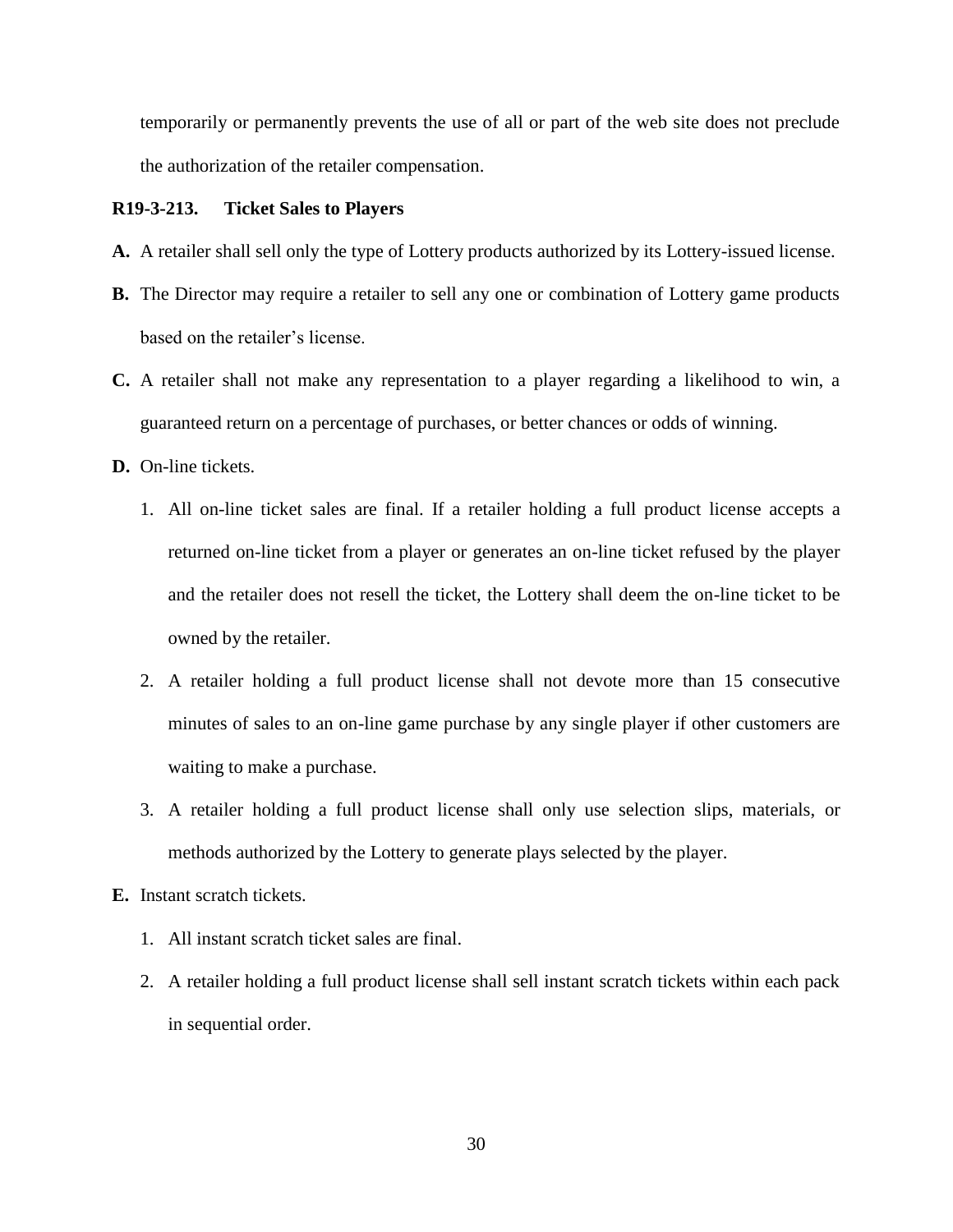- 3. A retailer holding a full product license shall not sell an instant scratch ticket after the announced end of game.
- **F.** All instant tab ticket sales are final.

### **R19-3-214. Payments to Lottery**

- **A.** Money collected from the sale of Lottery tickets by retailers are trust monies required to be collected for the benefit of the state and shall be paid to the Lottery according to subsections (B) and (C).
- **B.** A retailer holding a full product license or limited license shall pay for ticket sales in the following manner:
	- 1. Pay to the Lottery each Friday, by an electronic funds transfer, the amount due from the sale of its Lottery tickets for the seven-day period ending at the close of business on the previous Saturday.
	- 2. The amount due for on-line tickets means the retailer's gross on-line sales revenue, minus any promotional tickets, prize winnings paid out by the retailer, the retailer's sales commission, and plus or minus any accounting or prize adjustments.
	- 3. The amount due for instant scratch tickets is based on billing for instant ticket packs issued to a retailer with billing occurring 45 days after a pack is activated, or after 85% of winning tickets in the pack are validated, whichever occurs first, minus any promotional tickets, returned tickets, prize winnings paid out by the retailer, the retailer's sales commission, and plus or minus any accounting or prize adjustments. Corporate account retailers may elect to settle in 21 days with no associated validation percentage.
	- 4. The retailer shall deposit funds in a timely manner into a bank account from which the electronic funds transfer will be made to the Lottery.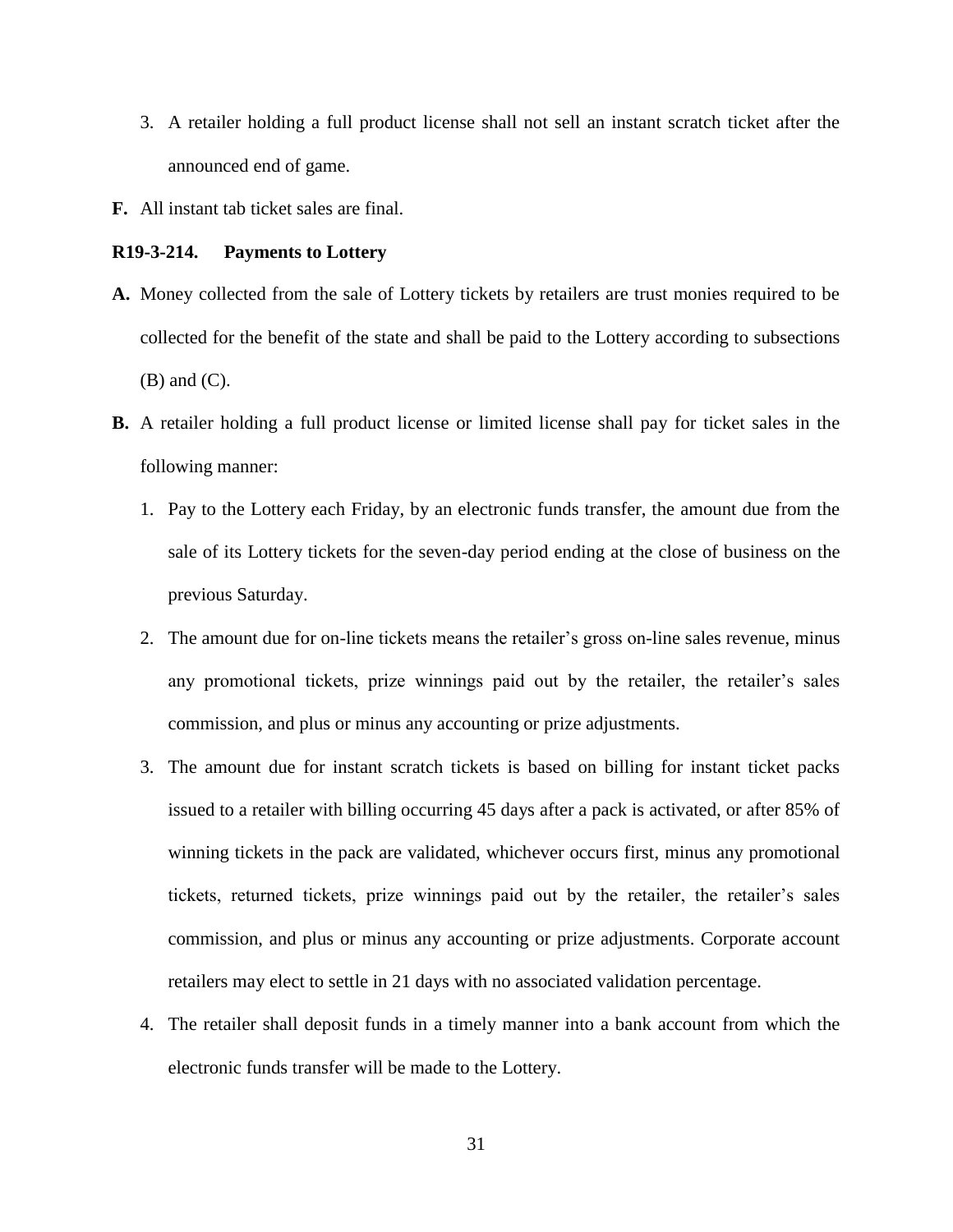- a. The retailer shall provide the Lottery with an electronic funds transfer authorization showing a valid bank account number from which the amounts due to the Lottery will be transferred, and
- b. The retailer shall notify the Lottery of any bank account changes a minimum of 10 business days before the effective date of the change.
- 5. If a retailer's payment is returned to the Lottery for any reason, the retailer shall deliver a certified check, cashier's check, money order, or make a direct deposit for the amount due to the Lottery's bank account within 24 hours of notification. Additionally, if the retailer's payment is returned to the Lottery:
	- a. The Director may require that the retailer's Lottery-issued equipment be disabled;
	- b. The Director may revoke, suspend, or deny renewal of the retailer's license according to R19-3-204;
	- c. The Director may require payment for instant scratch tickets upon activating the pack for sale; and
	- d. The Director may require the return of the retailer's current inventory of instant scratch tickets and suspend further delivery of instant scratch tickets.
- **C.** A retailer holding a charitable organization license or instant tab license shall pay the Lottery's authorized representative for instant tab tickets.
- **D.** If the retailer owes money to the Lottery, the Lottery may offset that debt with any monies that are owed to the retailer by the Lottery.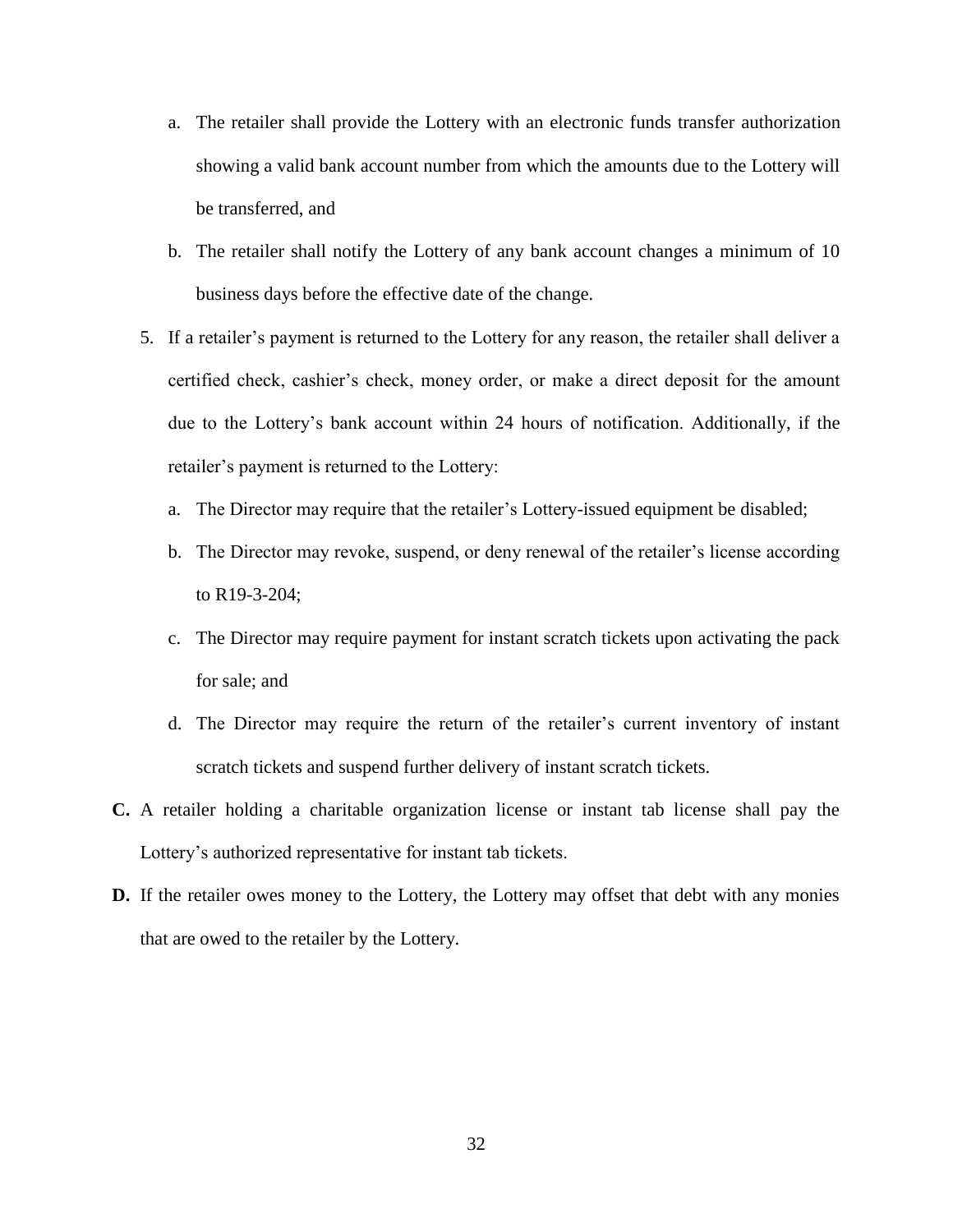### **R19-3-215. Prize Validation and Payment**

- **A.** A retailer holding a full product license shall provide prize validation and payment services for instant scratch tickets or on-line tickets to any Lottery claimant regardless of where the ticket was purchased.
- **B.** A retailer holding a full product license shall pay all winning prizes for instant scratch tickets or on-line tickets up to and including \$100, and may pay all winning prizes from \$101 up to and including \$599.
	- 1. A winning instant scratch ticket shall satisfy the validation criteria in R19-3-705 and R19-3-706 and have a proper validation receipt issued by the Lottery-authorized equipment.
	- 2. A winning on-line ticket shall satisfy the validation criteria in R19-3-406 and R19-3-407 and have a proper validation receipt issued by the Lottery-authorized equipment.
- **C.** A retailer selling instant tab tickets shall pay all winning prizes for tickets sold at its location.
	- 1. A winning instant tab ticket shall satisfy the validation criteria in R19-3-705(A) and (B)(1) through (8), and contain the necessary play, prize, and win symbol captions that enable visual confirmation of a prize.
	- 2. Prizes shall not be paid by the Lottery or by another retailer.
- **D.** Prizes shall be paid by cash, check, money order, or if requested by the player, by Lottery tickets. If a retailer pays a prize with a money order, any associated fees shall be paid by the retailer.

#### **R19-3-216. Distribution and Return of Instant Tickets**

**A.** The Lottery or its authorized representative shall distribute instant scratch tickets and accept returned instant scratch tickets as follows: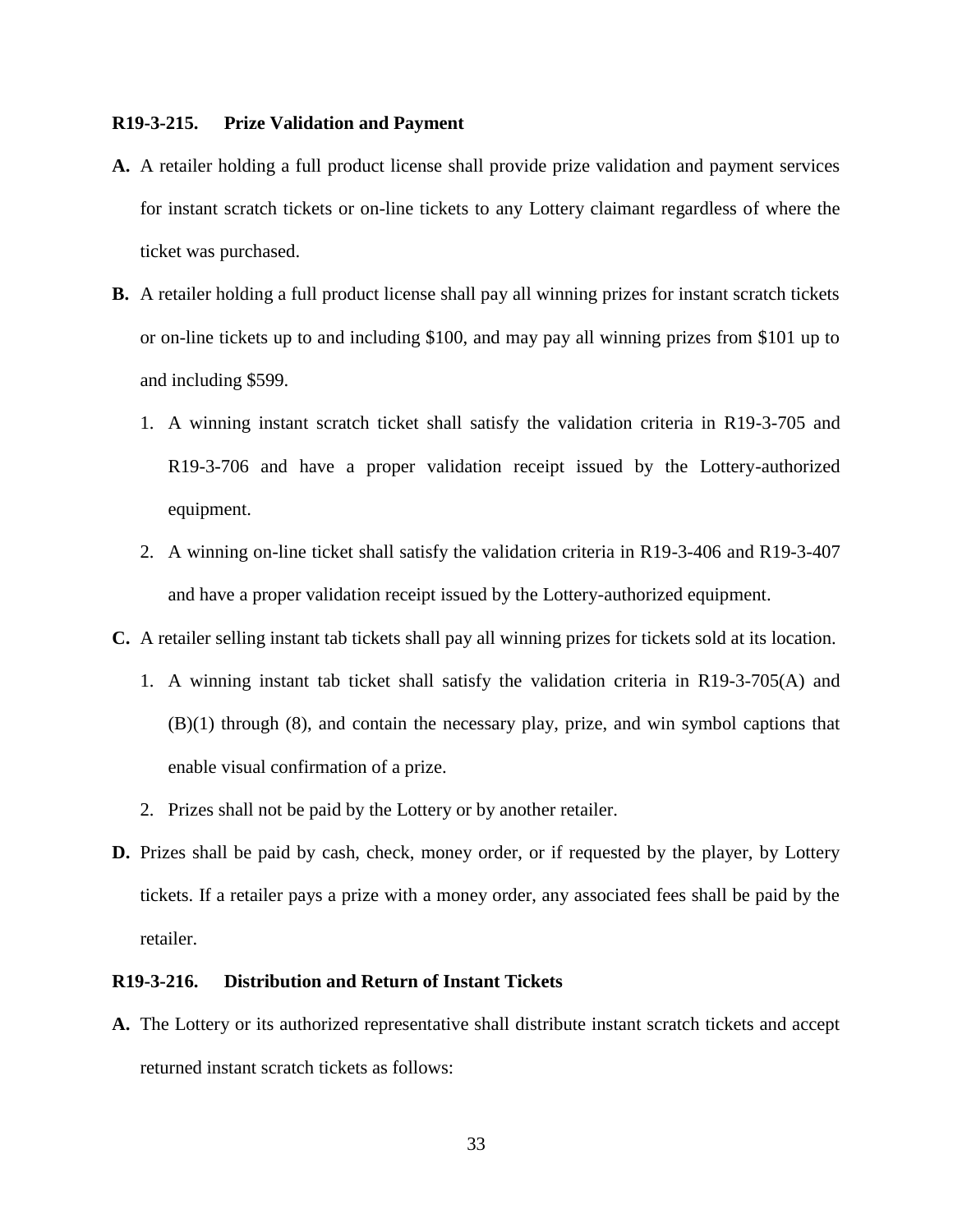- 1. Distribute to each retailer holding a full product license the quantity of tickets on which the Lottery and the retailer agree, based on the retailer's anticipated sales volume.
- 2. Collect full and partial packs of tickets during a game if the Lottery and a retailer holding a full product license determine the retailer's sales for a specific game are minimal.
- 3. Collect full and partial packs of tickets when a game is ended. The Lottery shall announce the ending date of a game and communicate this information to all retailers holding a full product license in a timely manner.
- 4. Credit to a retailer holding a full product license, in the billing period following the receipt of the Lottery-authorized returned tickets, the net dollar value of any unopened full packs and any partial packs of tickets.
- **B.** The Lottery or its authorized representative shall distribute instant tab tickets and shall not accept returns of instant tab tickets.

# **R19-3-217. Unaccounted for and Stolen Instant Scratch Tickets**

- **A.** All Lottery tickets issued to a retailer holding a full product license or limited license shall be the property of the retailer until their return is acknowledged by the Lottery. The Lottery is not responsible for lost tickets.
- **B.** A retailer holding a full product license or limited license shall report stolen Lottery tickets to the local law enforcement agency and the Lottery Investigations unit within one hour from the time the theft occurs or the theft first could have been discovered. The retailer shall:
	- 1. Provide a copy of the written police report to the Lottery,
	- 2. Cooperate in any investigation and prosecution of the theft,
	- 3. Sign an affidavit providing the details as known by the retailer, and
	- 4. Maintain and report current game, pack, and ticket inventory.